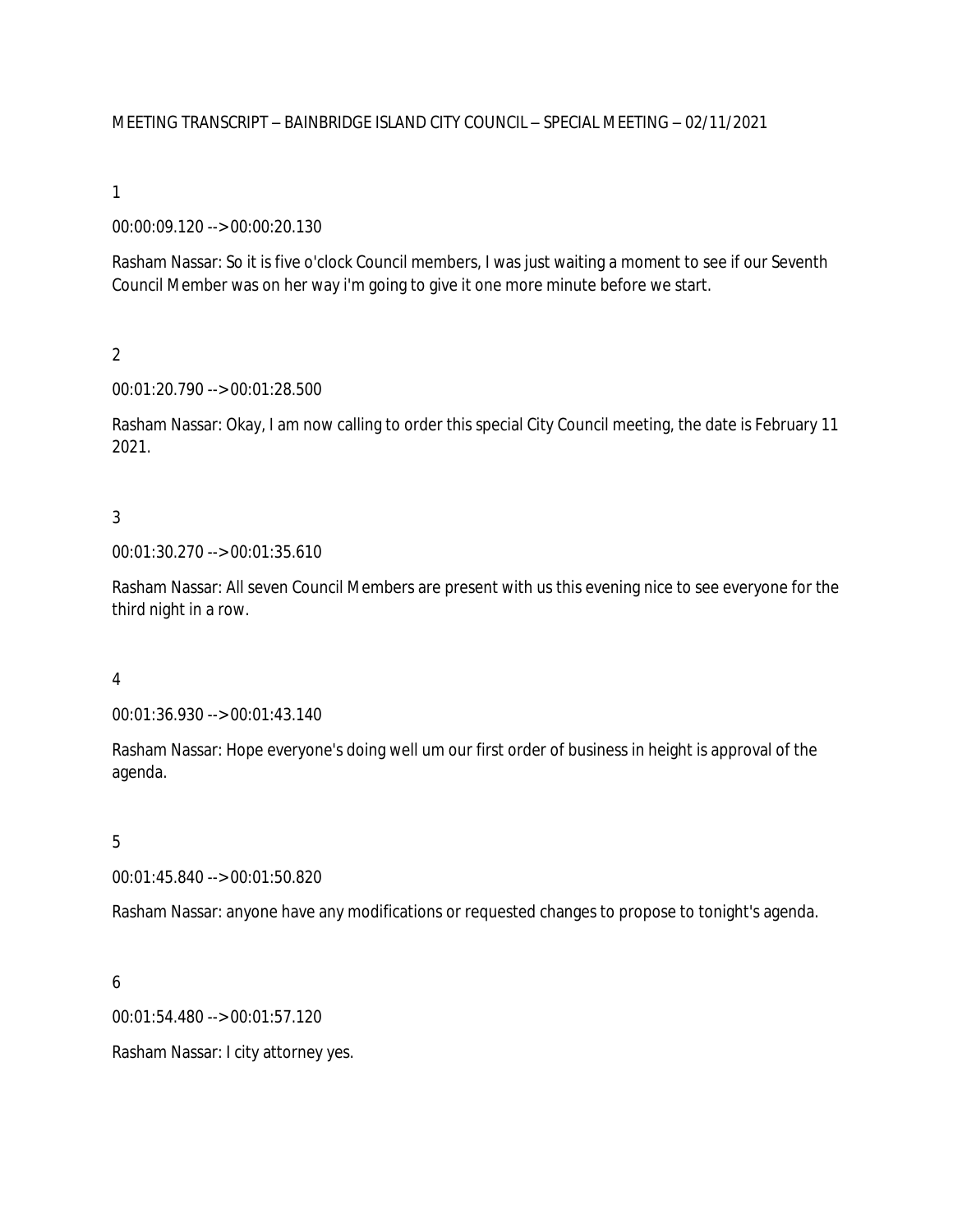### 00:01:57.450 --> 00:02:02.100

Joe Levan: Men America recommend that the Council have a brief executive session the very start of the meeting.

### 8

00:02:04.230 --> 00:02:08.790

Joe Levan: Related to potential litigation and legal risks associated with agency action.

### 9

00:02:09.900 --> 00:02:16.050

Rasham Nassar: Okay, so city attorney is recommending that Council add an executive session to tonight's agenda.

#### 10

00:02:17.370 --> 00:02:27.000

Rasham Nassar: We would add that, in a head of public comments, so that would be our new item three and effectively, our first I mean Order of Business any other.

# 11

00:02:28.380 --> 00:02:31.530

Rasham Nassar: Any other wreck councilmember muting your.

# 12

00:02:32.610 --> 00:02:33.630

Joe Deets: Oh sorry.

# 13

00:02:36.300 --> 00:02:40.410

Rasham Nassar: Any other requests requested modifications or changes tonight's agenda.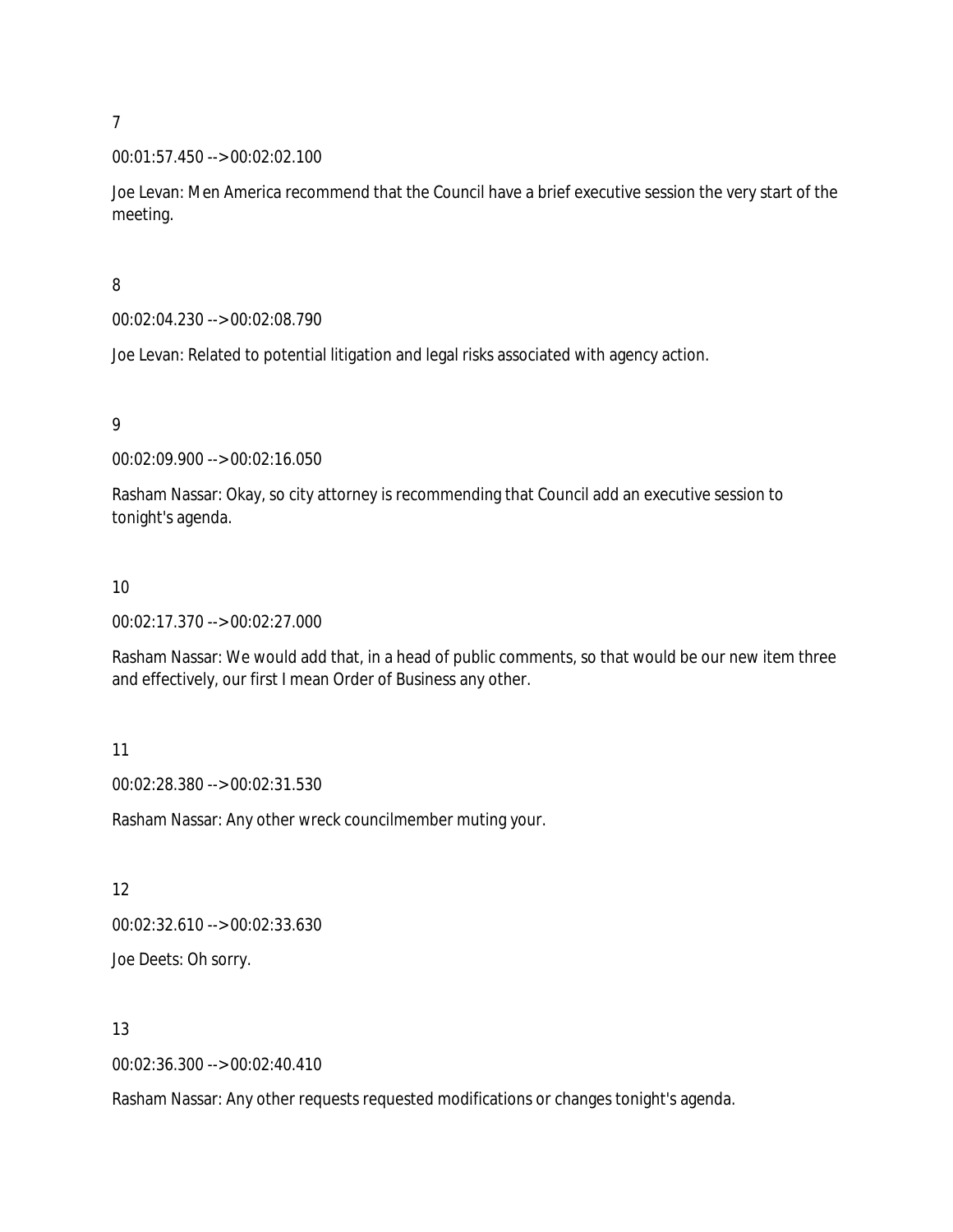00:02:42.300 --> 00:02:44.550

Rasham Nassar: What accounts number like to put a motion on the floor, please.

### 15

00:02:47.070 --> 00:02:48.930

Joe Deets: move to approve the agenda as amended.

### 16

00:02:50.490 --> 00:02:53.880

Rasham Nassar: councilmember pollock second that motion is there any further debate on that motion.

### 17

00:02:55.080 --> 00:02:56.700

Rasham Nassar: All those in favor please say Aye.

### 18

00:02:58.050 --> 00:03:03.510

Rasham Nassar: Any opposed that motion passes unanimously, the agenda has been approved as amended.

### 19

00:03:04.530 --> 00:03:07.140

Rasham Nassar: Any conflicts of interest to disclose this evening Council.

### 20

00:03:10.350 --> 00:03:20.550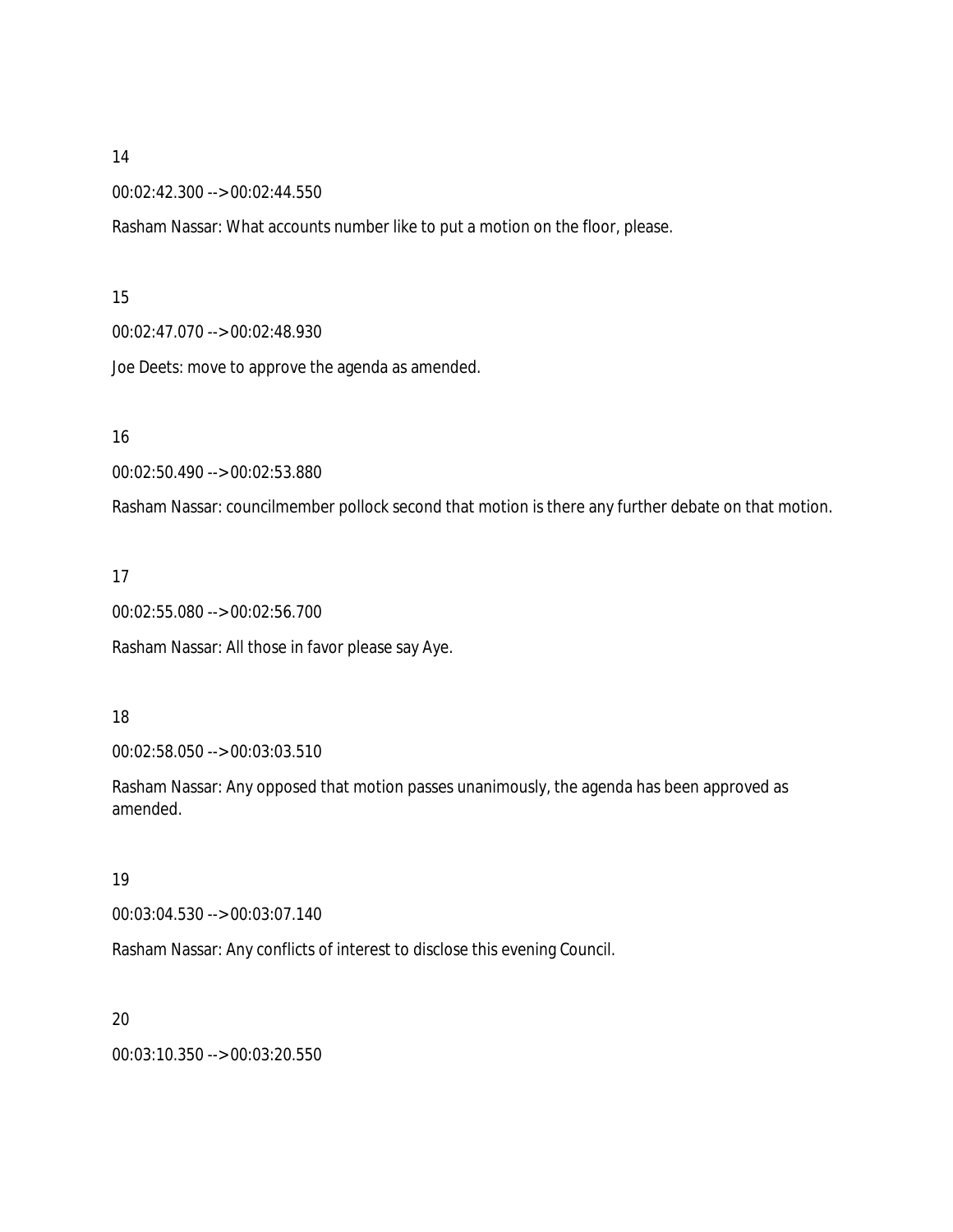Rasham Nassar: Seeing none We will now move on to our new item three, which is an executive session pursuant to our CW 42.3 0.1101 I.

21

00:03:20.910 --> 00:03:24.840

Rasham Nassar: To discuss with legal counsel matters relating to litigation or potential litigation.

# 22

00:03:25.110 --> 00:03:37.590

Rasham Nassar: To which the city, the governing body or Member acting in an official capacity is or is likely to become a party when public knowledge regarding the discussion is likely to result in an adverse legal or financial consequence to the Agency.

# 23

00:03:38.880 --> 00:03:46.500

Rasham Nassar: The time is now 5:04pm city attorney did you have a suggestion for how long we anticipate being an executive session.

# 24

00:03:46.890 --> 00:03:51.720

Joe Levan: Yes, but before I do like customer I topless or hand or web or hypothesis remit hand up.

# 25

00:03:53.430 --> 00:04:01.110

Kirsten Hytopoulos: that's just what I want to speak to I hope that we'll start with just 10 minutes, since we have a very hard stop at six and I want us to have time to work out here.

# 26

00:04:03.000 --> 00:04:04.920

Joe Levan: This isn't a hard sell more like at 550.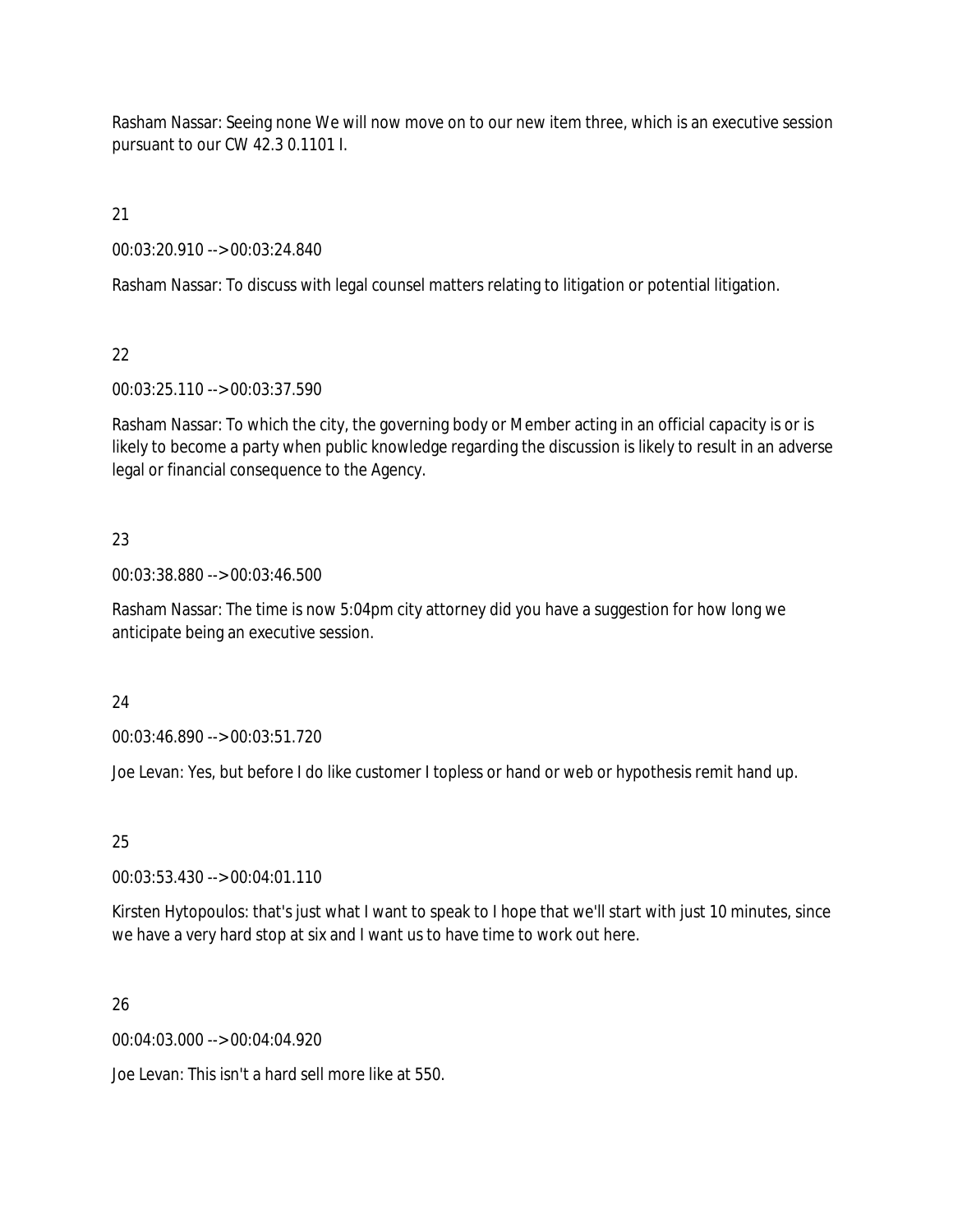00:04:07.140 --> 00:04:07.830 Joe Levan: Because of that yeah.

28

00:04:08.940 --> 00:04:11.400 Joe Levan: So so it's 10 minutes let's do 10 minutes.

29

00:04:11.850 --> 00:04:13.410

Rasham Nassar: Okay yeah.

30

00:04:13.830 --> 00:04:15.300

Rasham Nassar: cycle for Council.

# 31

00:04:17.280 --> 00:05:25.980

Rasham Nassar: At 515 city attorney will send the invites the Council members, we will now recess from this meeting, and will resume our special City Council meeting and around 515.

32

00:17:28.080 --> 00:17:31.560

Christine Brown: Council has extended the executive session by five minutes.

33

00:21:56.400 --> 00:21:59.880

Rasham Nassar: Our Council members blue hand raised speak feature function not working tonight.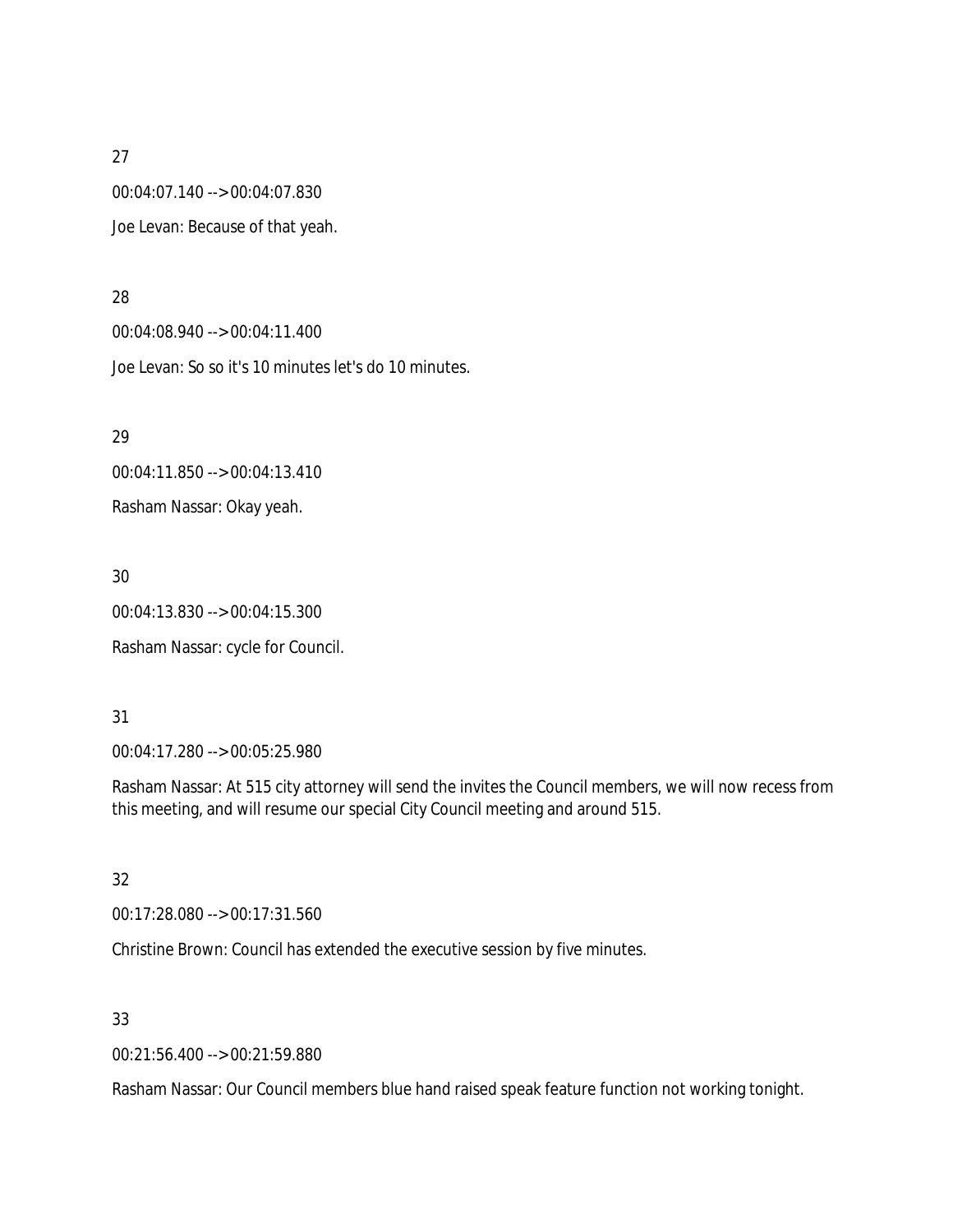00:22:03.090 --> 00:22:03.870

Michael Pollock: works fine.

35

00:22:04.650 --> 00:22:05.010

Is.

36

00:22:06.930 --> 00:22:09.780

Rasham Nassar: It working now OK OK, I see him.

37

00:22:11.040 --> 00:22:17.550

Rasham Nassar: I didn't see them initially when we open the meeting 12345 we're waiting on Council member dates.

# 38

00:22:19.860 --> 00:22:37.830

Rasham Nassar: Okay um Council has returned from its executive session where no action was taken, we are now ready convening this special City Council meeting of the city council moving on in our agenda to item I guess it's new item for public comment and.

# 39

00:22:39.780 --> 00:22:49.020

Rasham Nassar: Item for a instructions for public comment or provided in the packet members of the public who wish to speak, please use the raise hand feature in the bottom right hand.

40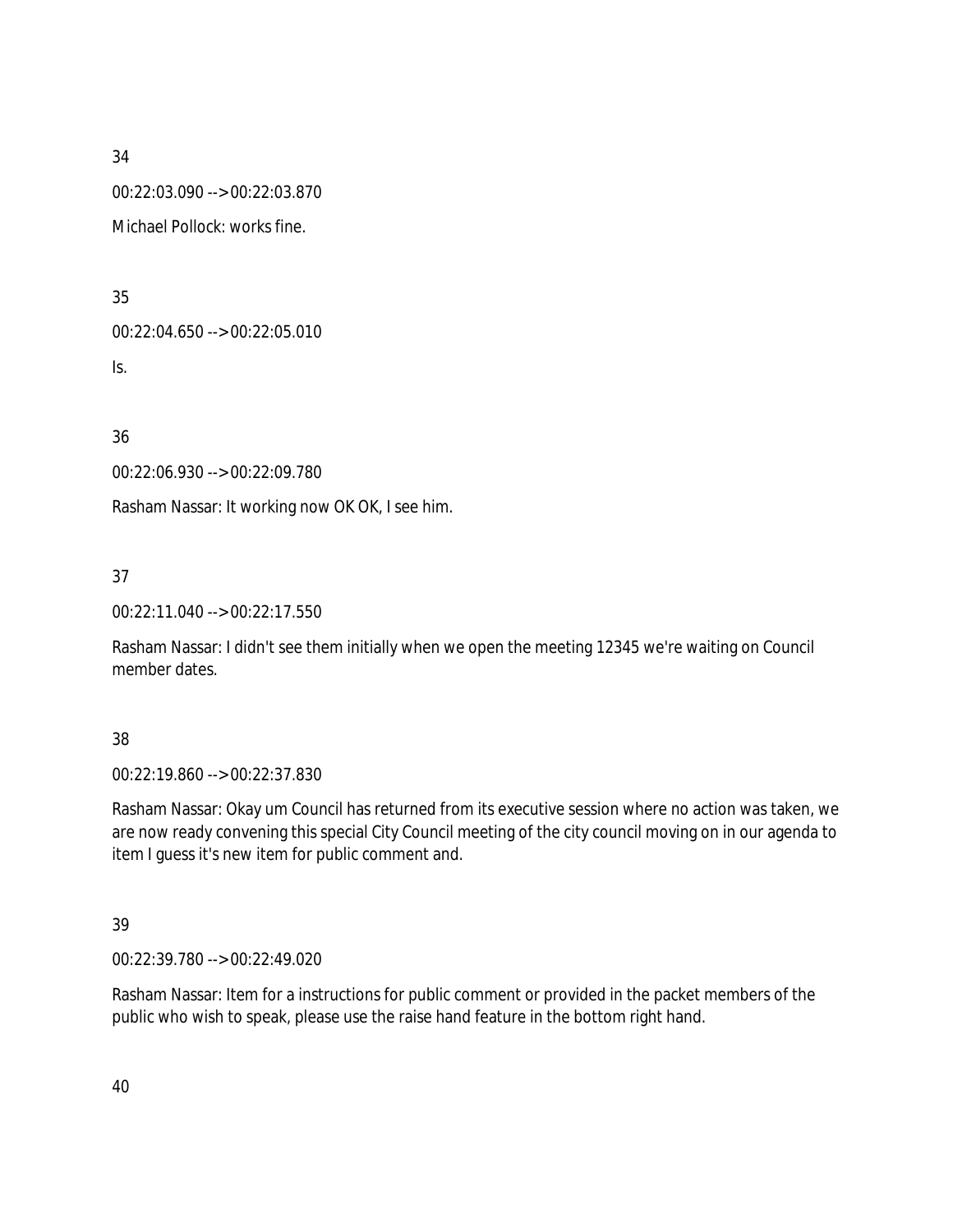00:22:49.680 --> 00:23:02.400

Rasham Nassar: aspect of your zoom screen, I will see your hand once raised, I will announce your name city clerk will invite you over once you're in the room, please unmute state your name and the street you live on, and you begin your public comment.

41

00:23:03.420 --> 00:23:05.460

Joe Levan: Meta mayor just one quick question for you.

# 42

00:23:06.720 --> 00:23:17.940

Joe Levan: So there's been suggested clarifying language for the ordinance do you want to talk about that, first, before public comment, so the public would potentially comment on that or do you want to do, public comment first.

### 43

00:23:19.680 --> 00:23:23.430

Rasham Nassar: What city attorney we've approved our agenda would we have to.

### 44

00:23:24.720 --> 00:23:34.440

Rasham Nassar: make a modification to the order of the items well the comment appears on the agenda version that i'm reading as a head of the consideration of adoption of the ordinance.

### 45

00:23:37.320 --> 00:23:40.590

Joe Levan: Well, you could just do it in terms of providing information to the public.

46

00:23:42.330 --> 00:23:43.140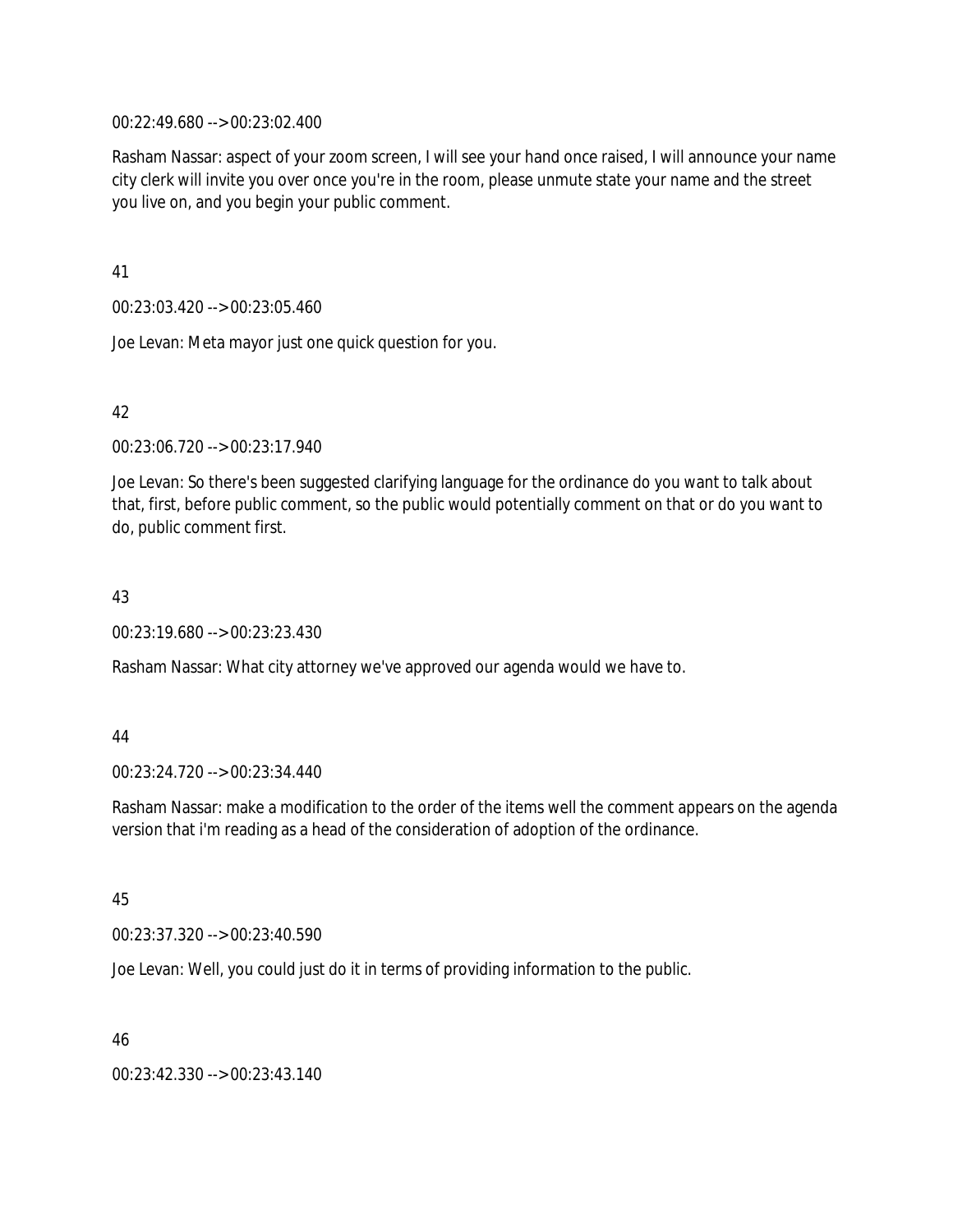Joe Levan: If you wanted to.

47

00:23:44.310 --> 00:23:49.680

Joe Levan: We can it's just meant to clarify it doesn't change it doesn't change the substance of the ordinance or the you know, in a material way.

48

00:23:51.210 --> 00:23:52.260

Rasham Nassar: Okay, a Deputy Mayor.

49

00:23:55.680 --> 00:23:59.070

Kirsten Hytopoulos: i'd be happy to provide the clarifying comments and say spend too much time thinking about it.

50

00:24:00.030 --> 00:24:00.930

Rasham Nassar: If we see why.

51

00:24:01.500 --> 00:24:10.410

Kirsten Hytopoulos: So basically what some of us realized after the last meeting when we were looking at this ordinances that I mean the effect the ordinances exactly, whatever the intended, but the way it was was drafted.

52

00:24:10.770 --> 00:24:17.730

Kirsten Hytopoulos: In the current change the changes were drafted we're not clarifying that the that the development that it occurred, up until now under the.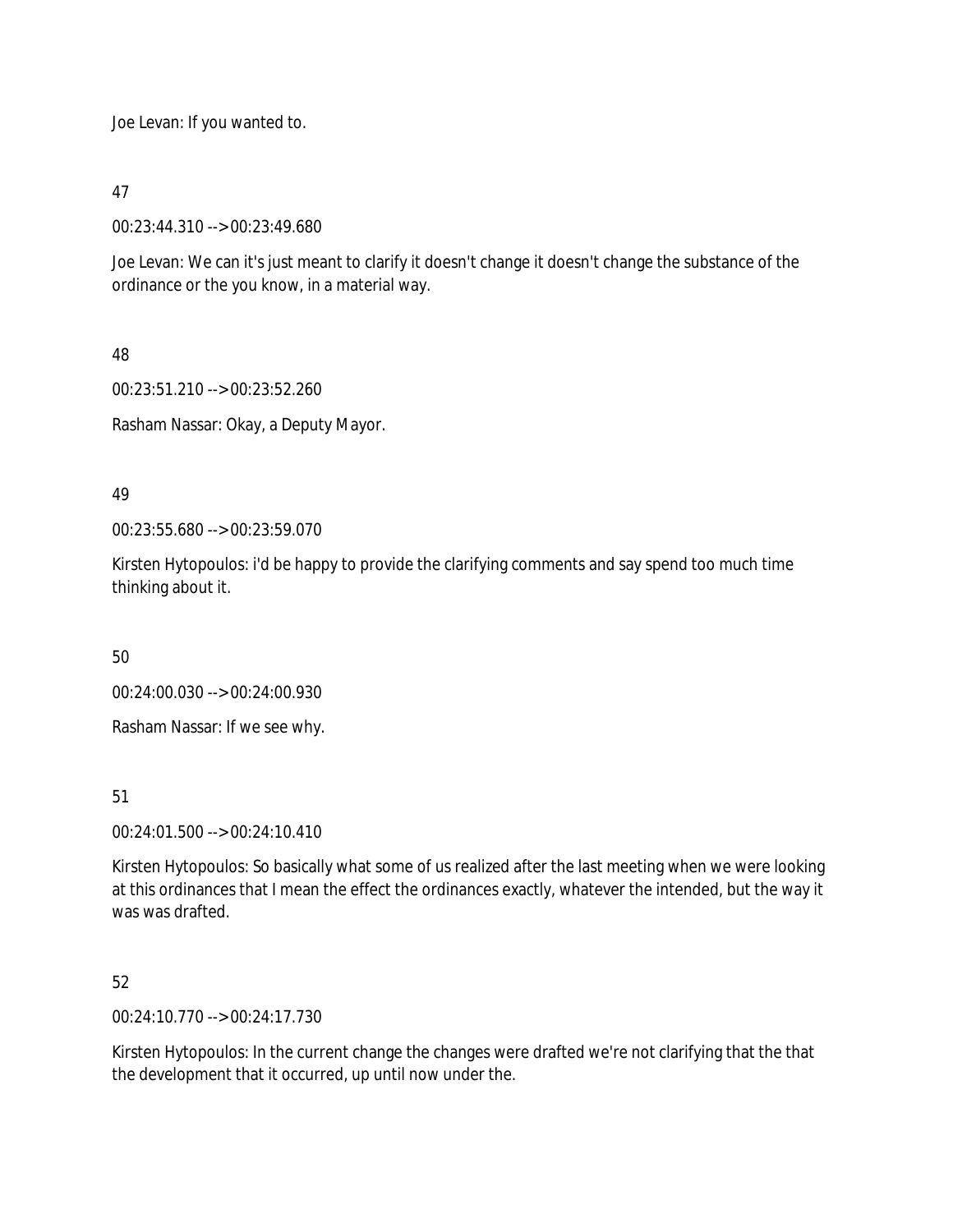00:24:18.030 --> 00:24:27.960

Kirsten Hytopoulos: Under the existing form of the ordinance would still be operating under that scheme, and we need to clarify that this is a new scheme, starting now and so.

54

00:24:28.590 --> 00:24:33.810

Kirsten Hytopoulos: Hopefully that's enough for people to understand did not change is still the 99 years is still recorded.

# 55

00:24:34.680 --> 00:24:44.580

Kirsten Hytopoulos: The thrust of it is the exact same thing, it was just clarification to make sure that it was clear that there was development that exists, and will continue along the original scheme is that does that help.

56

00:24:46.560 --> 00:24:46.950 Thank you.

57

00:24:48.000 --> 00:24:48.720

Joe Levan: I think the idea.

# 58

00:24:48.780 --> 00:24:55.440

Joe Levan: Was that there's there's there's several projects that are out there already that I have covenants in place for Atlanta affordable housing.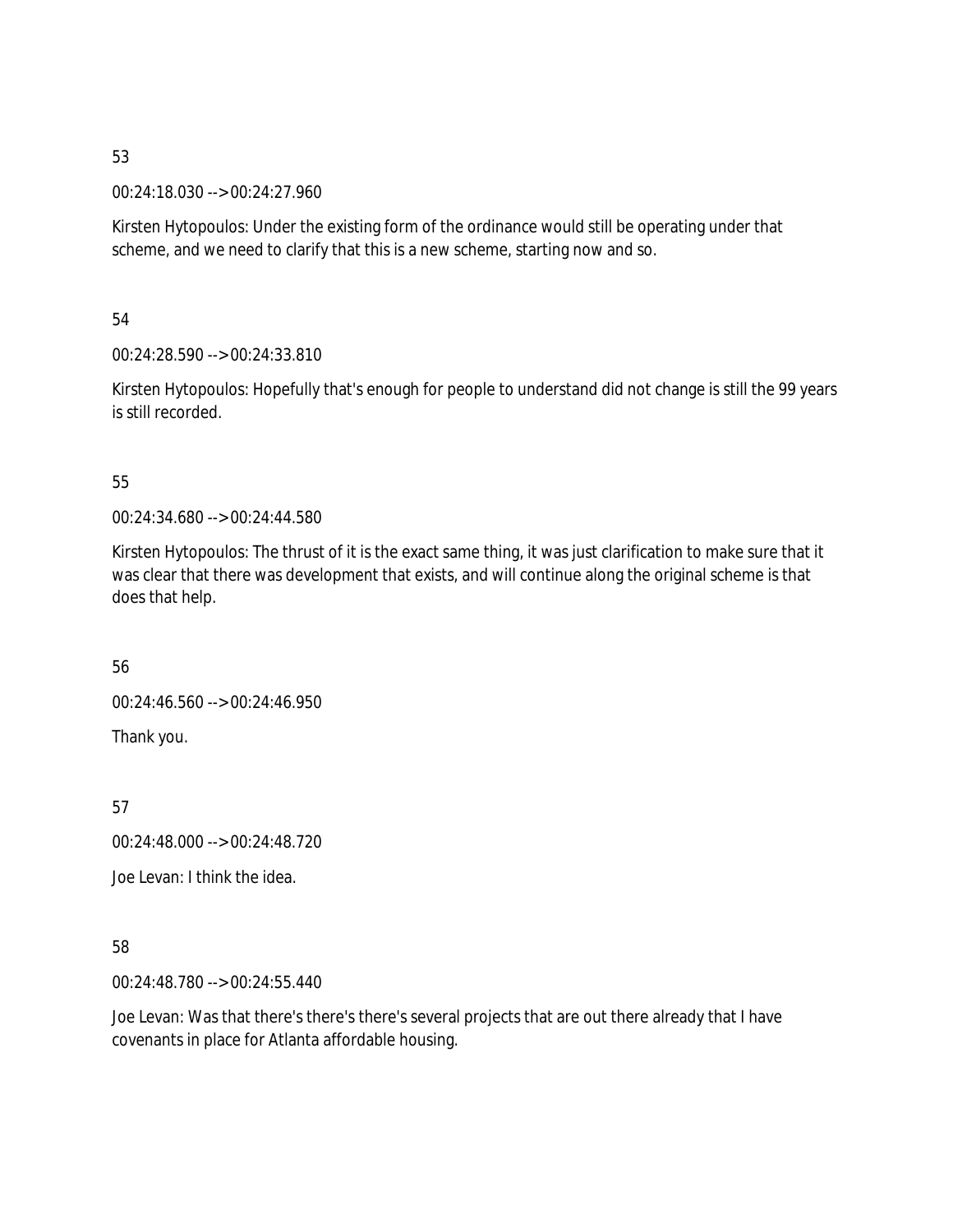00:24:55.860 --> 00:25:06.360

Joe Levan: And so that the ordinance wasn't meant to affect those because they already have existing projects with covenants the ordinance was meant to apply to going forward prospectively from after adoption.

60

00:25:08.370 --> 00:25:21.240

Rasham Nassar: Okay, thank you for that clarification city attorney and Deputy Mayor and our first public comment for this evening is Sarah blossom Sarah once you're in the room, with counsel, please unmute state your name and the street you live on to begin your public comment.

61

00:25:22.680 --> 00:25:42.960

Sarah Blossom: hi my name is Sarah blossom I live on new Sweden new and i'm just commenting and in support of action that you guys, hopefully, will take to be sure that going forward homeownership units are affordable for 99 years and that's all thank you.

62

00:25:44.100 --> 00:25:54.540

Rasham Nassar: Thank you, our next public commenter is Hayes glory and he's I do apologize if I missed spell your last name when you're ready to begin your public comment, please unmute.

# 63

00:25:57.750 --> 00:26:04.980

Hayes Gori: Okay, thank you um yeah is corey representing central highlands incorporated which, which has a pending project.

64

00:26:05.820 --> 00:26:12.510

Hayes Gori: With a city which includes significant affordable housing component 32 to 36 unit, so I.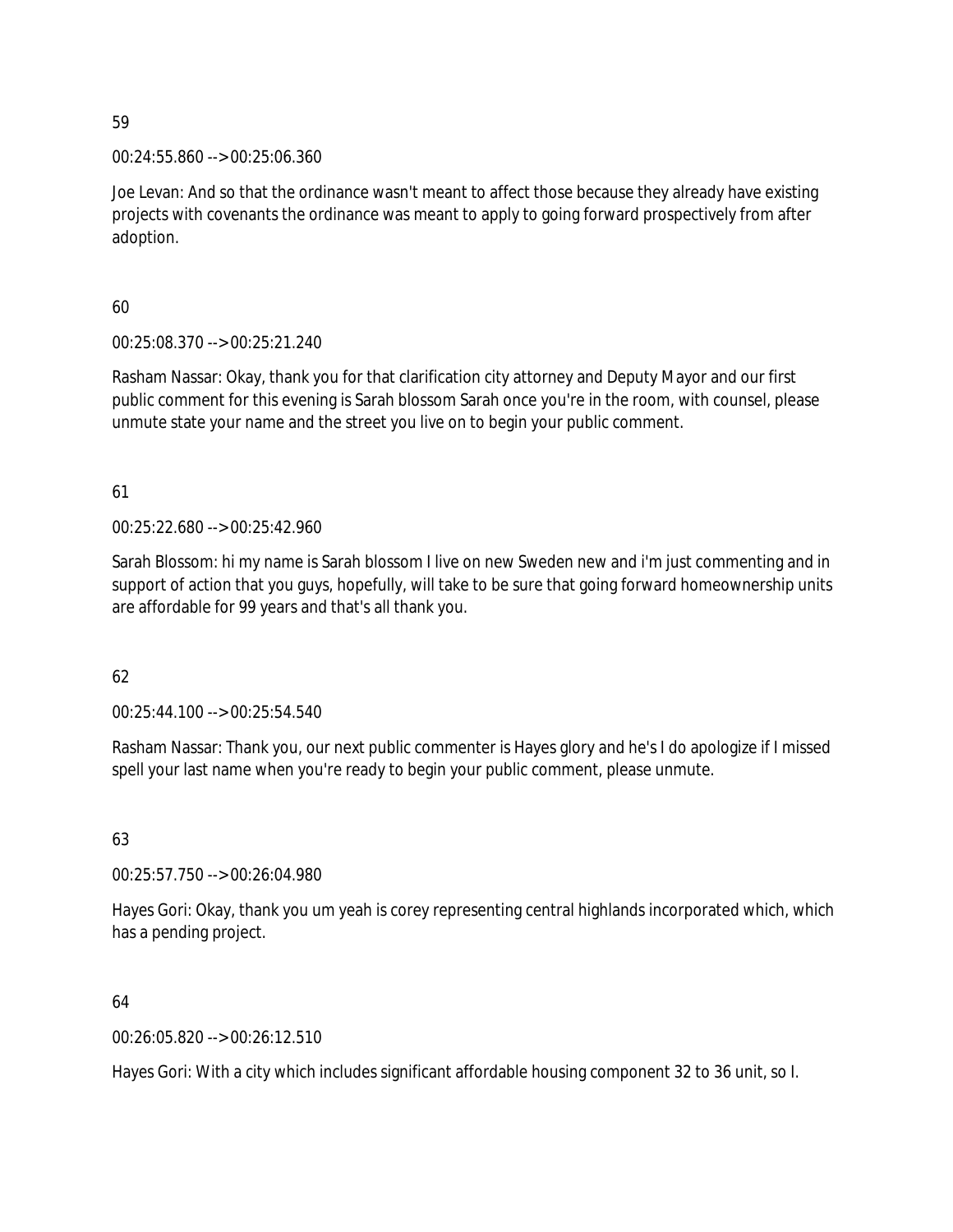00:26:13.380 --> 00:26:21.780

Hayes Gori: Have a question that i'm not sure if you can answer during my comment Maybe you can answer later the clarification to the ordinance i'm not sure if that.

66

00:26:22.200 --> 00:26:32.340

Hayes Gori: is intended to make it so that projects that are in the pipeline, but maybe not you know vester or two preliminary Plaid those are going to be subject to this ordinance.

# 67

00:26:32.910 --> 00:26:43.140

Hayes Gori: Or, or if we're talking about projects that have already been you know final planet and and have launched so that's a clarification that I would like to hear about.

# 68

00:26:44.100 --> 00:26:53.460

Hayes Gori: When the Council discusses the ordinance but to my comments now, I know I have not too much time here ice central highlands through me submitted to separate comments.

# 69

00:26:53.940 --> 00:27:00.480

Hayes Gori: So hopefully Council receive those and has reviewed those included with those were Jennifer sutton's September 24 2020 memo.

# 70

00:27:02.190 --> 00:27:07.890

Hayes Gori: So the first thing i'd like to say is that we all can acknowledge that there is a serious really woeful.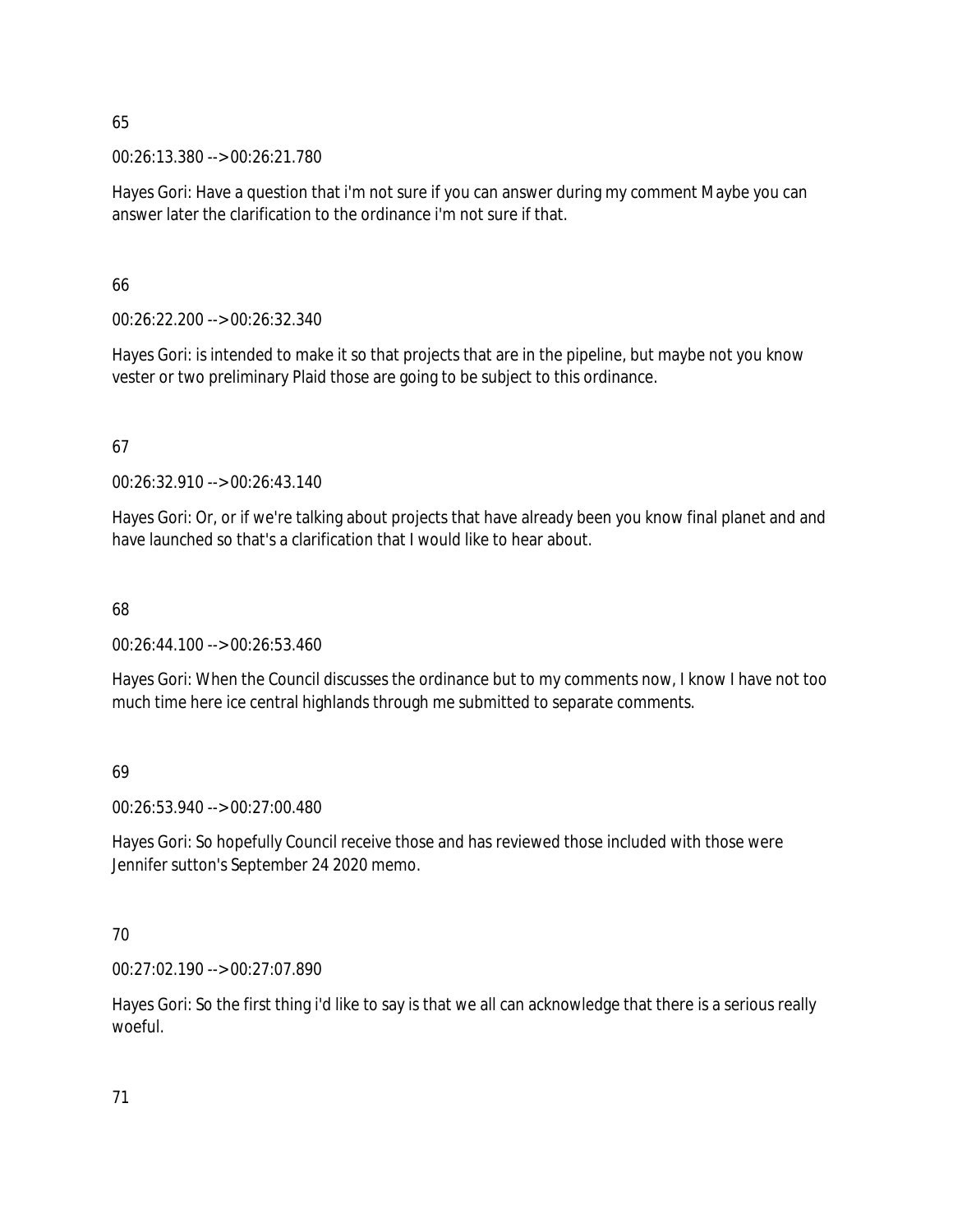00:27:08.430 --> 00:27:15.090

Hayes Gori: shortage of affordable housing on bainbridge island and and that's a everyone think can agree on that and that's why it's a big focus of the COMP plan.

72

00:27:15.420 --> 00:27:19.860

Hayes Gori: And it's something we are all trying to address I don't want Council to feel like.

73

00:27:20.310 --> 00:27:31.350

Hayes Gori: You know we're in an adverse posture here we're all in the same boat and we're rowing in the same direction, I mean you know, David Smith, the owner of central highlands and his company, you know, over the last 1520 years.

74

00:27:31.380 --> 00:27:31.710

Hayes Gori: You know.

75

00:27:31.800 --> 00:27:45.900

Hayes Gori: they've been the ones doing affordable housing so so we're big proponents of that our point is this ordinance is problematic in many ways, and we think it needs to be thought through more more stakeholders, need to be involved.

76

00:27:46.980 --> 00:27:56.640

Hayes Gori: Because we want to get it right, and obviously we're not saying it's right now, no one's saying that Jennifer sutton's mumble makes it clear that the current Code is not working.

77 00:27:57.900 --> 00:28:06.090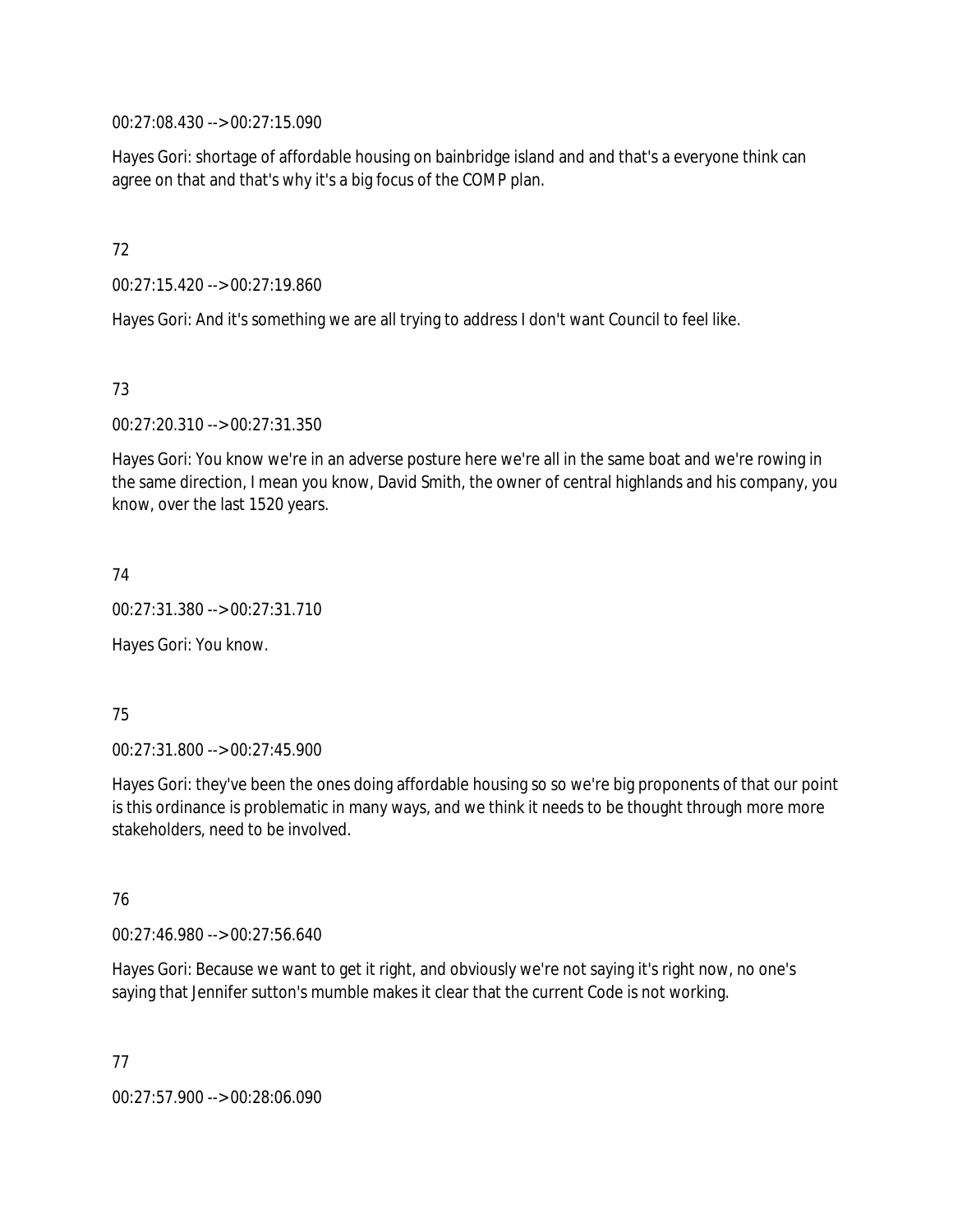Hayes Gori: Because there's been basically nothing done the last 1520 years in terms of affordable housing English with some exceptions typically David Smith and his company.

78

00:28:07.080 --> 00:28:15.000

Hayes Gori: But what we are saying is that just just dropping a 99 year affordability without looking at all the other, you know code and zoning requirements.

79

00:28:15.630 --> 00:28:23.130

Hayes Gori: is going to be very problematic and we set that up the various you know issues associated with that in the comments that we submitted.

80

00:28:23.790 --> 00:28:31.890

Hayes Gori: I will also question the speed with which we're proceeding here, I know that a task force for affordable housing was formed in 2017 with recommendations in 2018.

81

00:28:32.370 --> 00:28:41.280

Hayes Gori: And now all of a sudden, a couple years later there's an emergency where let's stop let's talk let's get this right okay okay.

82

00:28:42.000 --> 00:28:53.460

Hayes Gori: Another point is that, as the overarching point is that this ordinance is going to make affordable housing worse than it already is it's going to discourage developers more there's also avoid for Vegas issue which I put.

83

00:28:53.850 --> 00:28:58.560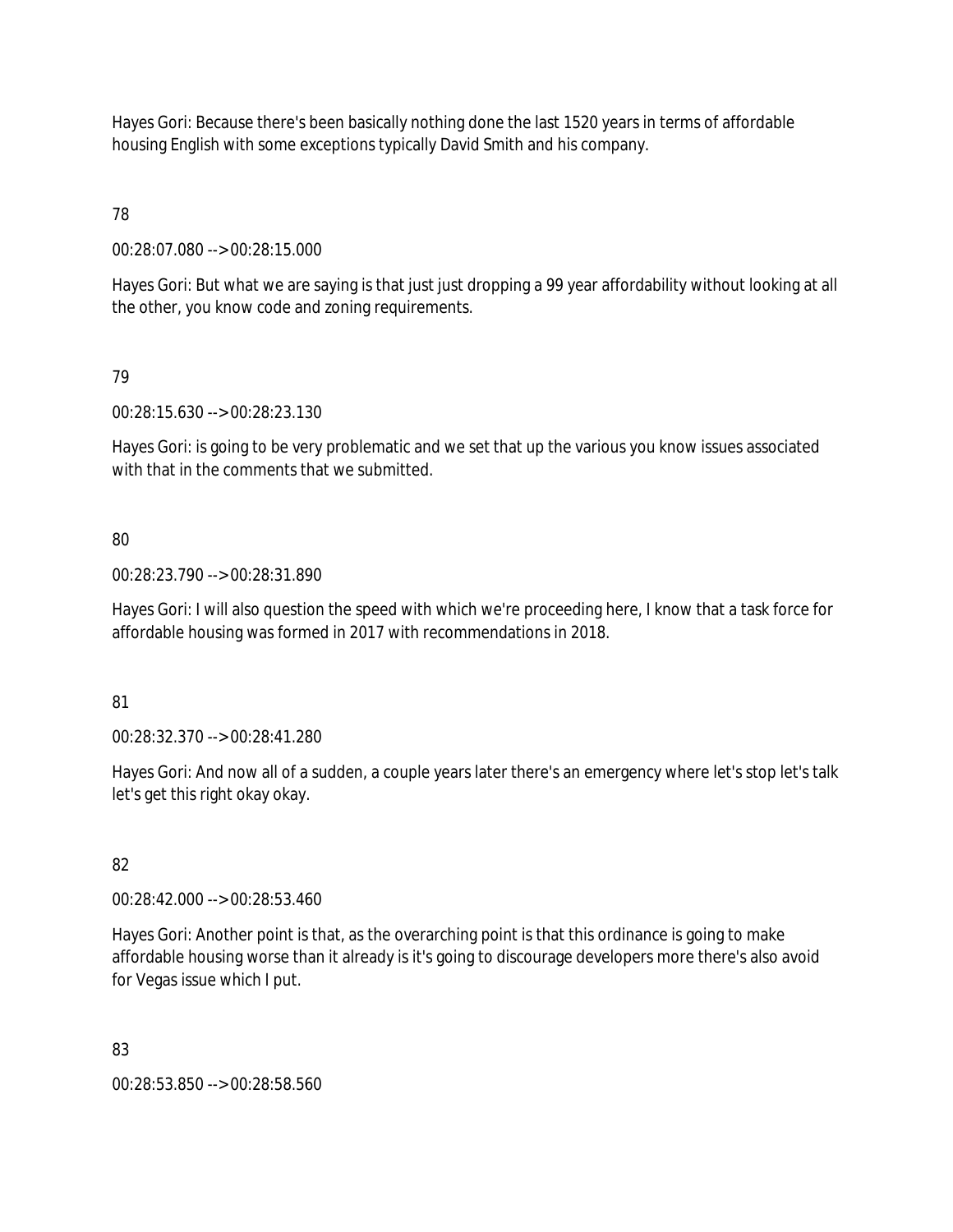Hayes Gori: In the comments there it's not even Vegas there's there's absolutely no guidance.

### 84

00:28:59.460 --> 00:29:11.670

Hayes Gori: Right there's going to be a mechanism in a resolution, and you know procedure I don't know what the heck the guidance is and that's problematic from a legal perspective, I see that my three minutes is up should I stop or can I keep going.

# 85

00:29:14.580 --> 00:29:18.240

Rasham Nassar: All right, it's Council Okay, allowing Hayes to continue with public comment yeah.

### 86

00:29:18.660 --> 00:29:19.470

Michael Pollock: I would suggest.

### 87

00:29:20.760 --> 00:29:31.470

Hayes Gori: you'll hear from David smith's the authority of in terms of the developer's perspective on affordable housing on bainbridge island and he's been the guy in his company doing this for the last 1520 years.

# 88

00:29:31.860 --> 00:29:41.550

Hayes Gori: So, as is probably often the case for Council when you're contemplating an ordinance or an action, you have to somewhat imagine what the real world real world consequences are going to be.

# 89

 $0.00:29:42.000 -5.00:29:45.720$ 

Hayes Gori: Well that's not the case here you're going to hear from David, you can see it in our comments.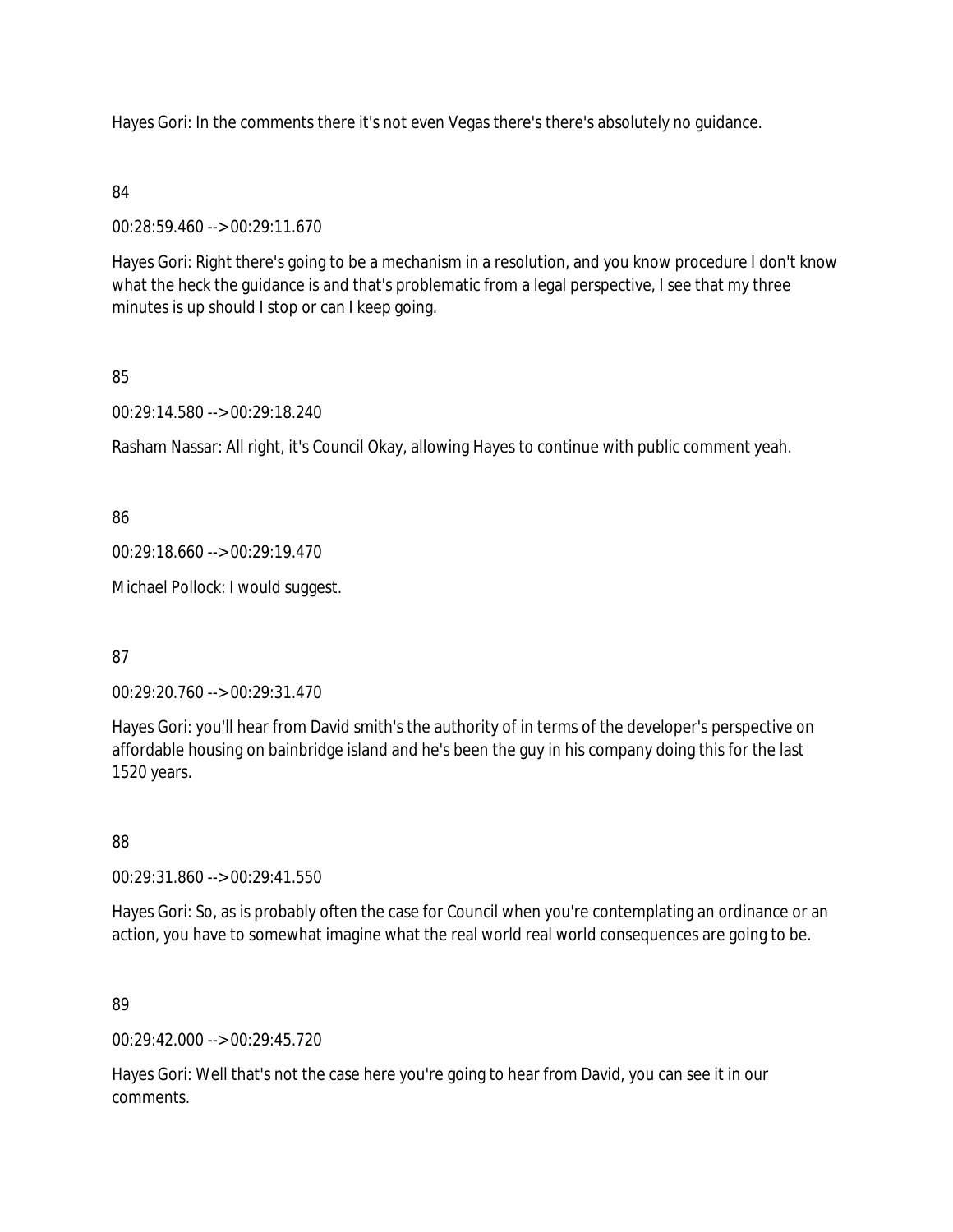00:29:46.110 --> 00:29:53.160

Hayes Gori: This ordinance as drafted, is going to have a significant negative impact on on this pending project for central highlands.

# 91

00:29:53.490 --> 00:30:00.180

Hayes Gori: And we would submit for other affordable housing projects that might be contemplated, and that may never come to fruition.

# 92

00:30:00.630 --> 00:30:12.150

Hayes Gori: And that's a tragedy because, again, we need affordable housing, we want affordable housing so So those are the primary points and again we just ask the Council to slow it down.

# 93

00:30:12.780 --> 00:30:28.650

Hayes Gori: table this ordinance for now take a broader overview talk to the various stakeholders developers lenders affordable housing experts and and let's try to get this right, and so we can bring affordable housing a bainbridge island in the proper way, thank you.

94

00:30:29.520 --> 00:30:30.540

Rasham Nassar: Thank you, Mr gory.

# 95

00:30:31.710 --> 00:30:34.650

Rasham Nassar: Our next public commenter is phaedra Elliot.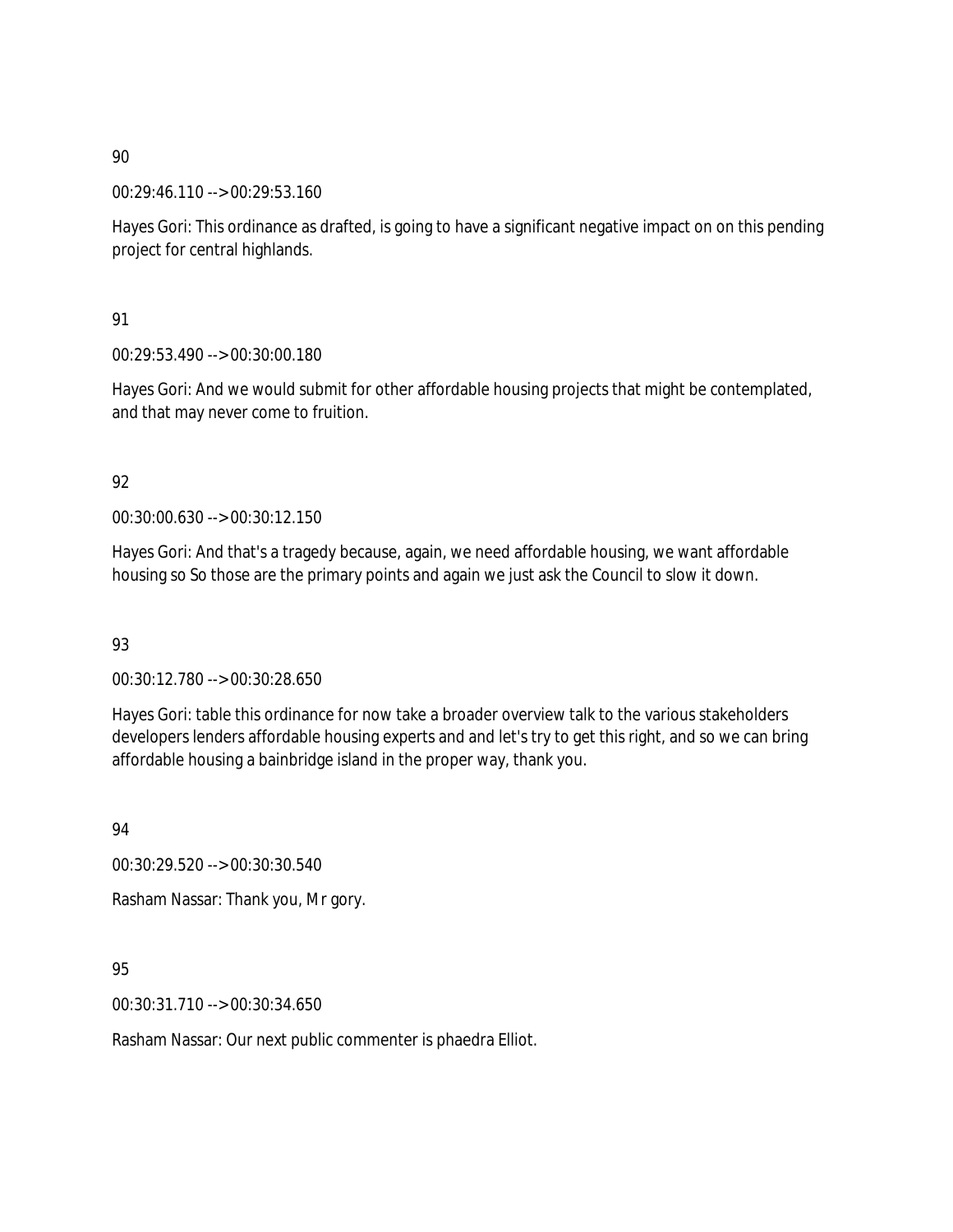00:30:42.030 --> 00:30:43.050

Phedra Elliott: Good evening couple.

97

00:30:48.060 --> 00:30:54.660

Rasham Nassar: phaedra yes, I am I apologize for interrupting you, is there a way that you could speak maybe closer to your MIC.

98

00:30:55.470 --> 00:30:57.390

Phedra Elliott: I will get as close as I can how's that.

# 99

00:30:57.840 --> 00:30:59.910

Phedra Elliott: Perfect that better okay sorry.

100

00:31:01.560 --> 00:31:12.030

Phedra Elliott: So I want to stay out right that HR be as a community land trust believes and and practices permanent affordability and our housing stock and we believe that code is affordable housing programs should provide.

101

00:31:12.330 --> 00:31:22.950

Phedra Elliott: For permanent affordability and home ownership, so, in short, we are in support of the proposed ordinance in some format and I did send an email today with some technical questions about about it.

102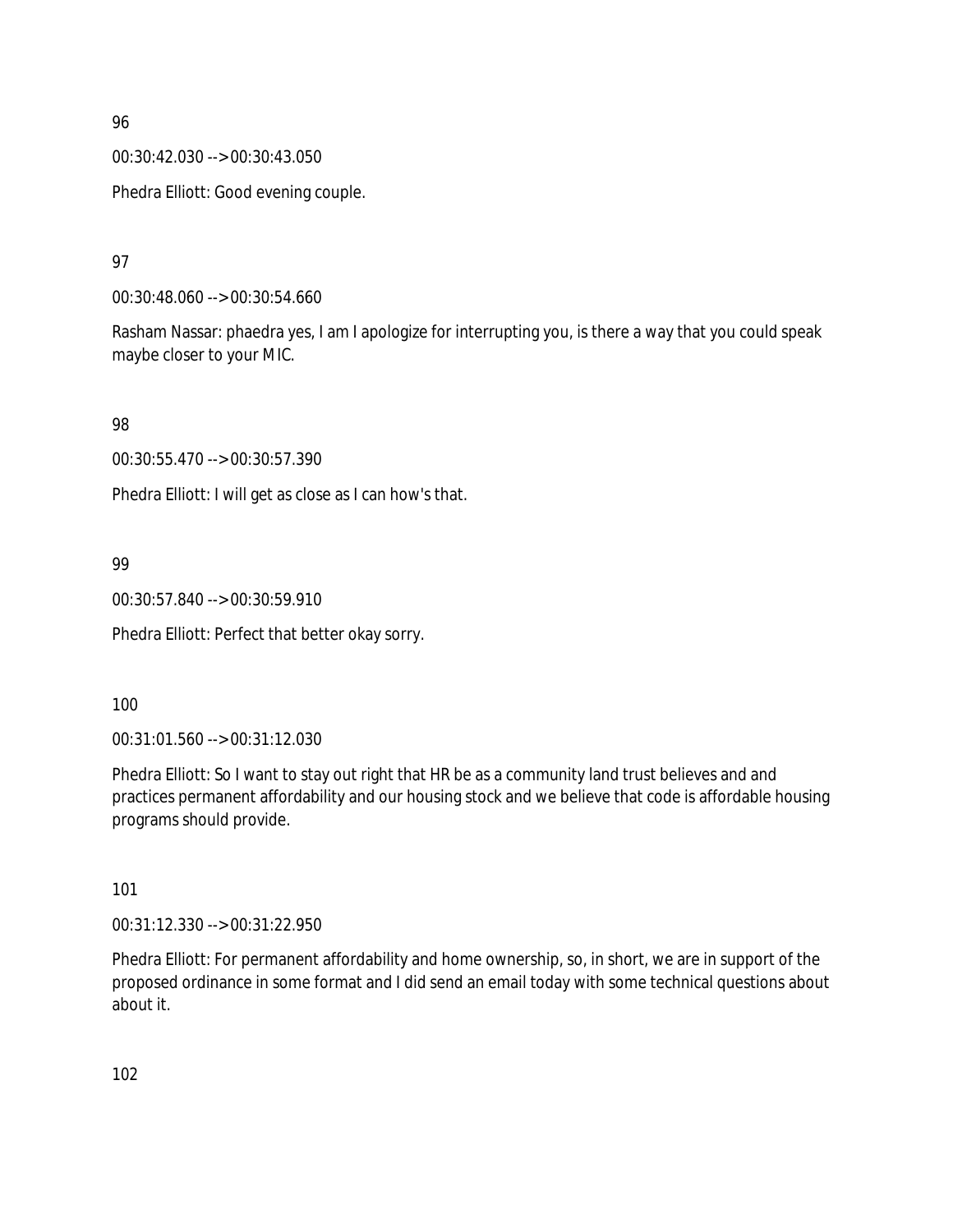00:31:23.610 --> 00:31:30.510

Phedra Elliott: However, I do want to acknowledge that the timing of this meeting, and how it may affect the wintergreen project that Hayes refers to.

103

00:31:30.930 --> 00:31:35.430

Phedra Elliott: It does raise some concerns, and I want to be clear as to what HR bs concerns are.

104

00:31:35.940 --> 00:31:46.890

Phedra Elliott: As you may or may not know we are working to partner with Central Highlands on this project and it's our understanding that 32 of the 76 or so units that are proposed, need to be affordable.

105

00:31:47.250 --> 00:31:51.960

Phedra Elliott: For of those four households with low income and the remainder for middle and moderate income.

106

00:31:52.620 --> 00:32:00.210

Phedra Elliott: He does plan to purchase with our buyers at least four of the units that are designated for low income and put these into our Community land trust.

107

00:32:00.690 --> 00:32:08.640

Phedra Elliott: We would like to be able to purchase more than four homes and ch Ai is also an agreement with this, however, there are limits to our resources and our grants.

108

00:32:09.210 --> 00:32:16.080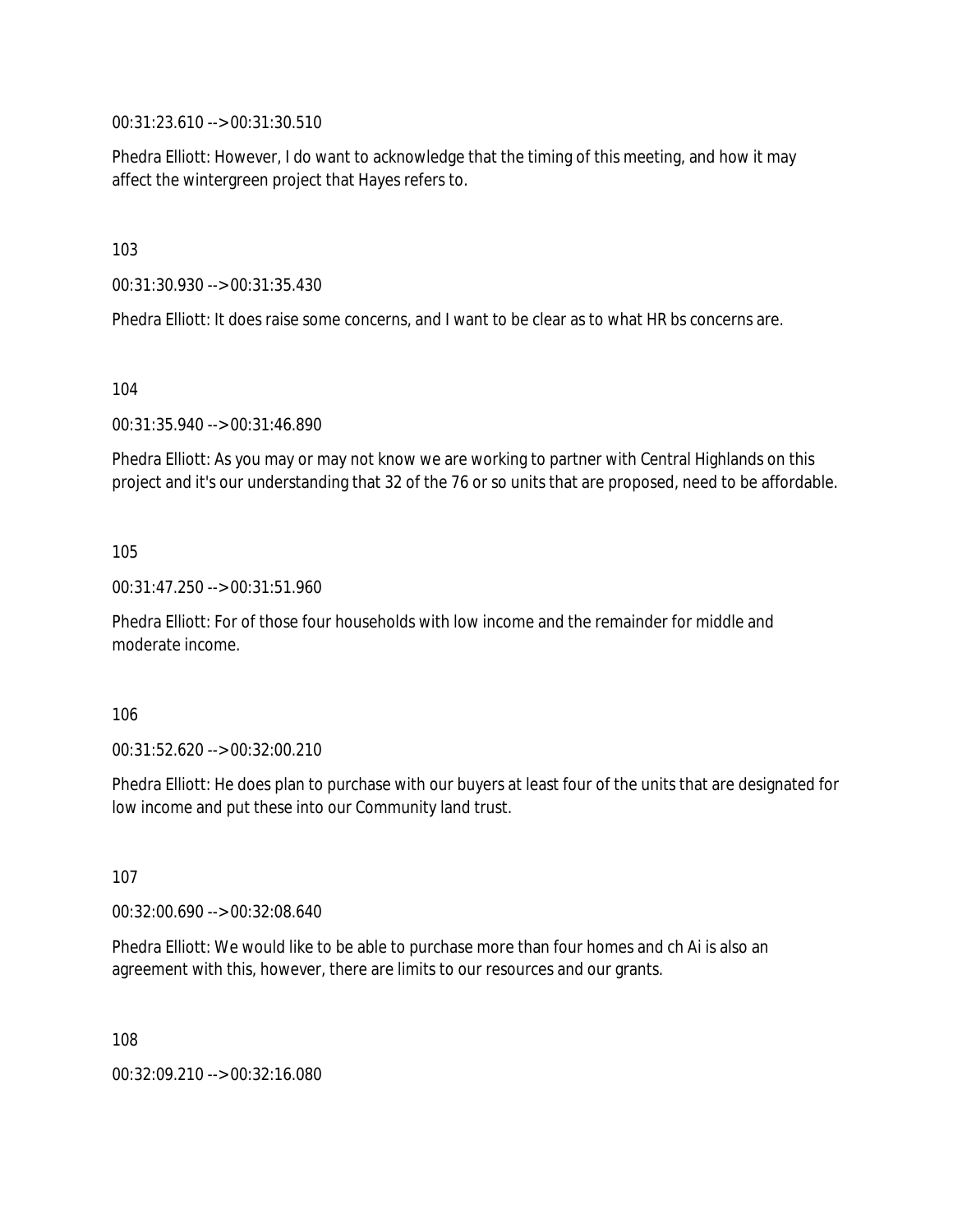Phedra Elliott: We do hope to be able to purchase somewhere between four and 15 of these homes to serve low income and to add to our portfolio.

109

00:32:16.710 --> 00:32:22.800

Phedra Elliott: For us to serve the moderate and middle income and put those homes into our seal team does not make sense that wintergreen.

110

00:32:23.130 --> 00:32:29.430

Phedra Elliott: The market price of these units that are proposed is very close to the affordable price that we would be charging.

### 111

00:32:29.820 --> 00:32:35.970

Phedra Elliott: So wintergreen here is an example of a project where market rate housing can be within reach for middle income people.

### 112

00:32:36.660 --> 00:32:44.550

Phedra Elliott: So our concern is that this ordinance may make this project or other projects like it in feasible, we are very interested, obviously in.

113

00:32:45.000 --> 00:32:52.740

Phedra Elliott: Addressing the affordability crisis, one reason that we have a housing crisis in this region is because we built very little housing in the last 10 years.

114

00:32:53.070 --> 00:33:02.550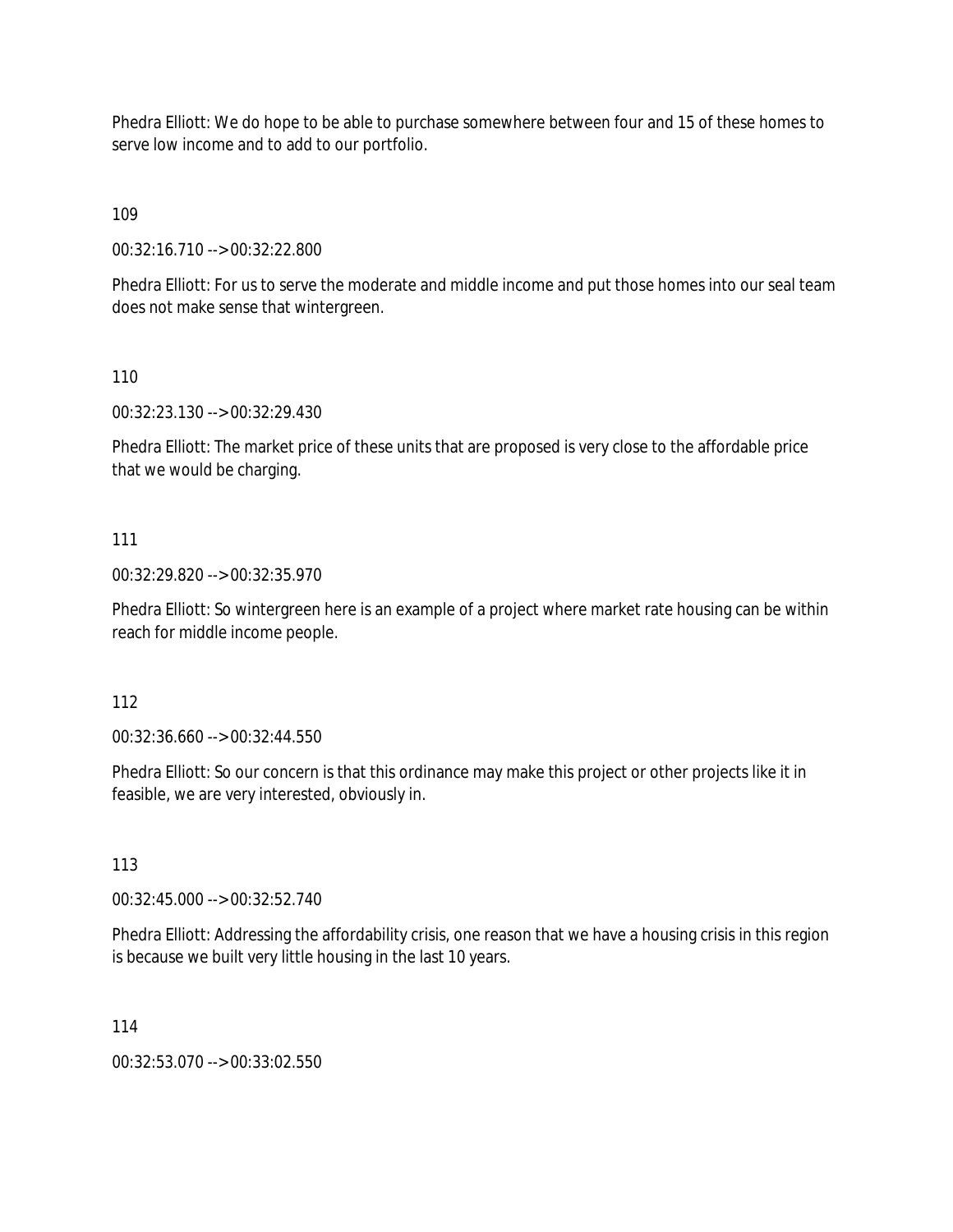Phedra Elliott: And kits up county alone we have built only one home for every two households that moves here, so this scarcity is creating competition and competition increases price.

115

00:33:03.300 --> 00:33:13.470

Phedra Elliott: fame bridges desperately in need of all types of housing, including this kind of missing middle housing and our goal is to create as much affordable permanently affordable housing as possible.

### 116

00:33:13.800 --> 00:33:18.600

Phedra Elliott: But there is also a role to play for market rate housing that can be de facto affordable.

### 117

00:33:18.900 --> 00:33:27.990

Phedra Elliott: And we wouldn't want program or code changes to have unintended consequence of consequences of preventing this very needed middle missing housing from being built at all.

118

00:33:28.650 --> 00:33:37.740

Phedra Elliott: We would very much like to put all 32 of the wintergreen homes into our seal T for permanent affordability, but we are clear on the limitations that we are working with.

### 119

00:33:38.100 --> 00:33:52.410

Phedra Elliott: And at the end of the day we don't want to see the perfect be the enemy of the good here so i'm more than happy, obviously, to talk to any of you about this project and about this this ordinance to and going forward more affordable work, so thank you very much.

120

00:33:53.760 --> 00:33:57.900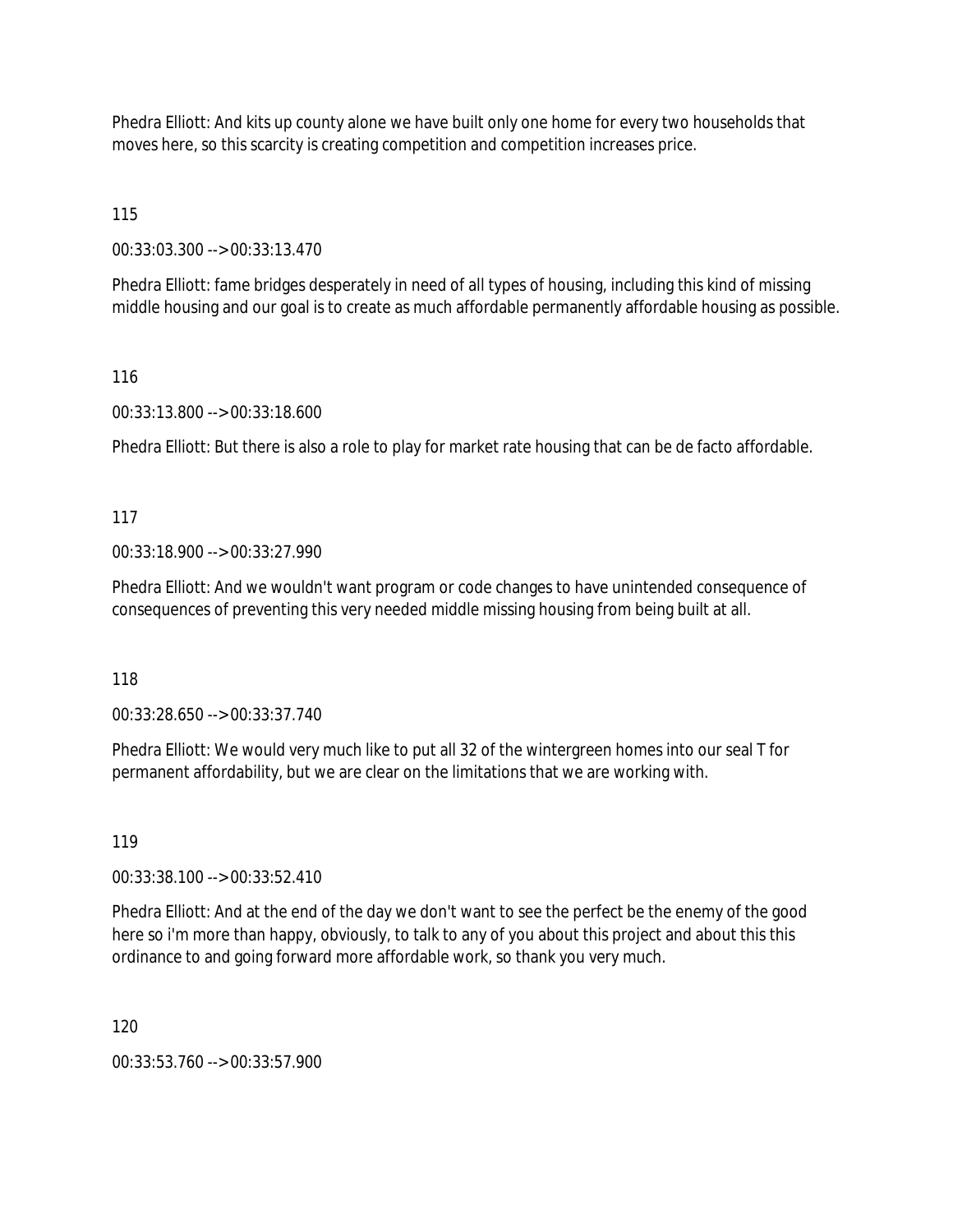Rasham Nassar: Thank you there any other members of the public that would like to comment this evening.

121

00:34:00.120 --> 00:34:05.040

Rasham Nassar: I don't see any any other hands raised and David Smith.

122

00:34:10.410 --> 00:34:14.070

Rasham Nassar: Okay, that hand went down, who did you want to say something.

123

00:34:14.310 --> 00:34:24.480

Kirsten Hytopoulos: I just want to point out that we have a very unusual circumstance of having a hard stop we don't get to go pass a 50 so I just want to make sure we leave time for Council discussion since that's why we're here tonight that's all.

124

00:34:25.950 --> 00:34:27.240

Rasham Nassar: we're moving on in our agenda.

125

00:34:28.410 --> 00:34:33.270

Rasham Nassar: Public comment period is now closed and Council will move forward and its agenda to our new item five.

126

00:34:35.310 --> 00:34:45.300

Rasham Nassar: What is our new item five, and that is to consider adoption of ordinance number 2021 dash 11 relating to join City Council planning Commission land use subcommittee recommendation.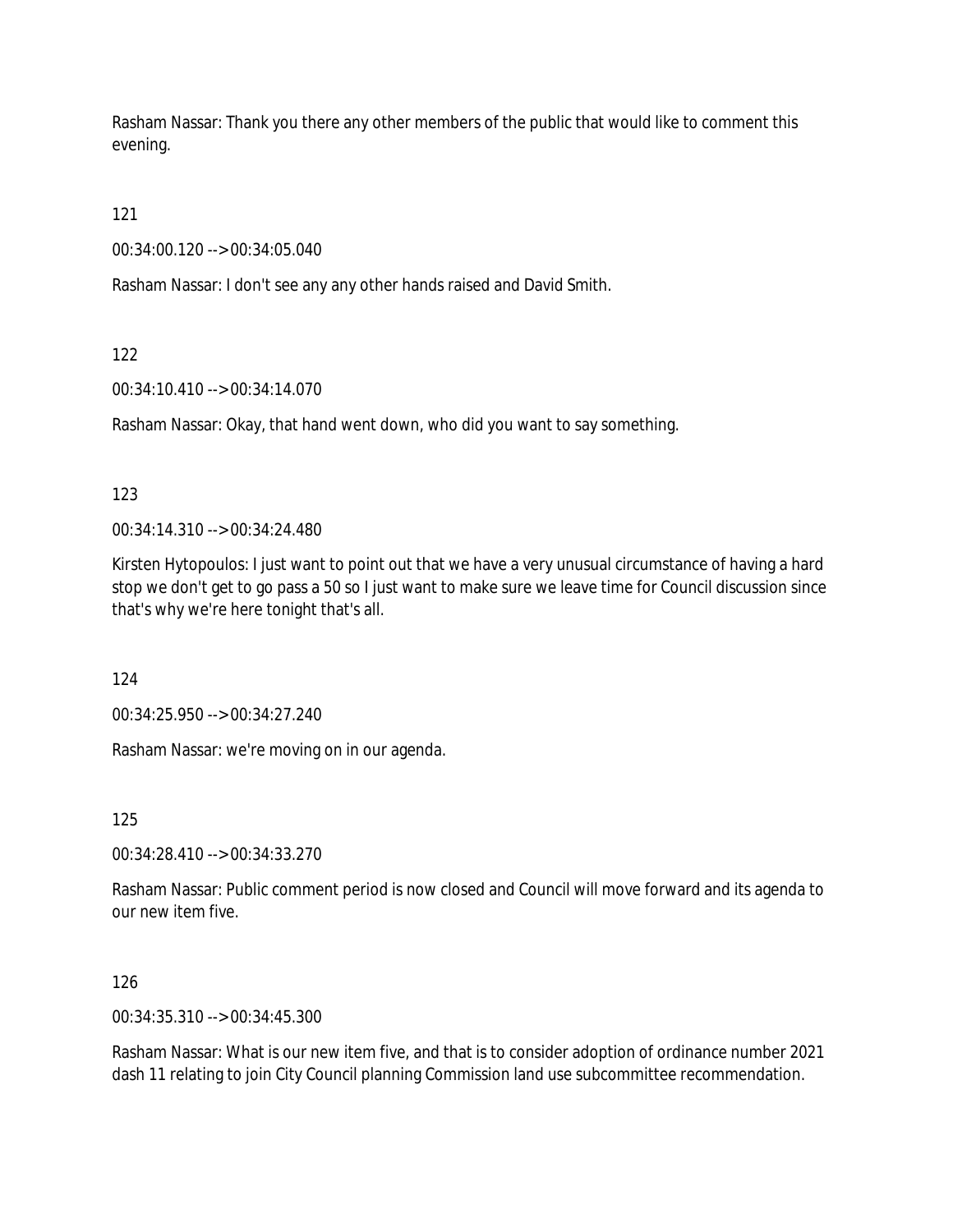00:34:45.720 --> 00:34:53.550

Rasham Nassar: Relating to the duration of affordability and I believe we have senior planner Sutton here ready to help kick the Council off.

128

00:34:57.870 --> 00:34:58.470

Rasham Nassar: Jennifer.

129

00:35:04.590 --> 00:35:05.100

you're.

130

00:35:08.400 --> 00:35:09.540

Jennifer Sutton: Good evening Council.

131

00:35:11.700 --> 00:35:21.090

Jennifer Sutton: i'm Jennifer satin senior planner and tonight we're here to consider approval governance 2021 11 and this ordinance increases the duration of affordability.

132

00:35:21.420 --> 00:35:31.410

Jennifer Sutton: described in the IMC 1821 020 from 30 years to 50 years for rental units and 99 years for homeownership units.

133

00:35:31.920 --> 00:35:47.220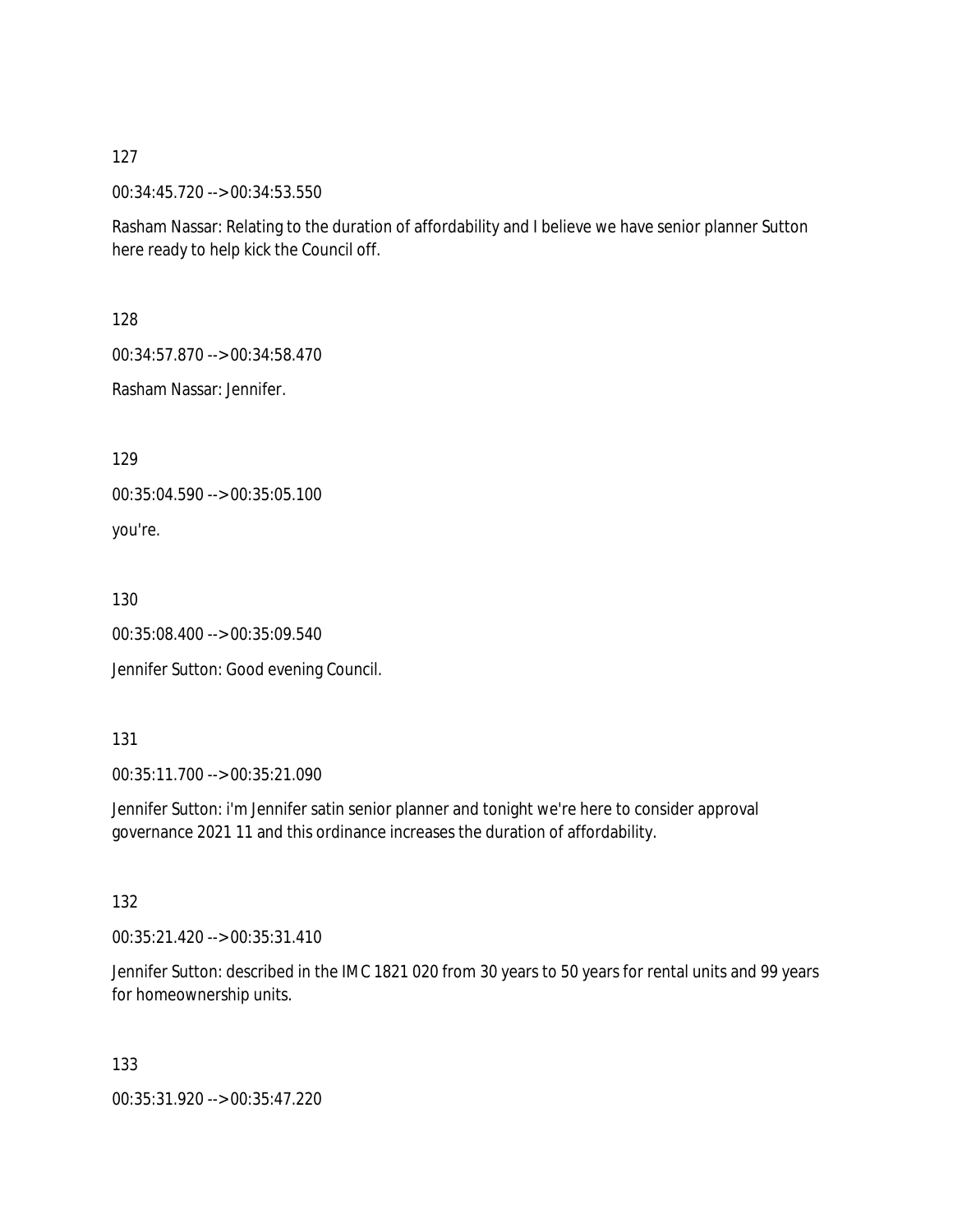Jennifer Sutton: This co change was recommended in the fall by the Joint Council planning Commission land use subcommittee and was subsequently have reviewed by the planning Commission last fall as part of a larger ordinance with other subcommittee recommendations ordinance.

134

00:35:49.260 --> 00:35:50.700

Jennifer Sutton: This week the Council.

135

00:35:52.140 --> 00:36:11.730

Jennifer Sutton: has opted, has the Council has previously identified affordable housing issues as a high priority for the city and the Council has opted to consider prioritization of the code changes to lengthen the affordability duration and therefore has removed those code changes from ordinance.

### 136

00:36:13.500 --> 00:36:16.500

Jennifer Sutton: and put them into a standalone ordinance tonight.

### 137

00:36:18.990 --> 00:36:27.870

Jennifer Sutton: We between in preparation for this meeting we realized that some of the language to add on the.

### 138

00:36:28.740 --> 00:36:45.030

Jennifer Sutton: The 99 year affordability period for homeownership that it was confusing added on to the existing language in the code and so staff worked with the city attorney to draft some language that hopefully will clarify.

### 139

00:36:46.560 --> 00:36:47.940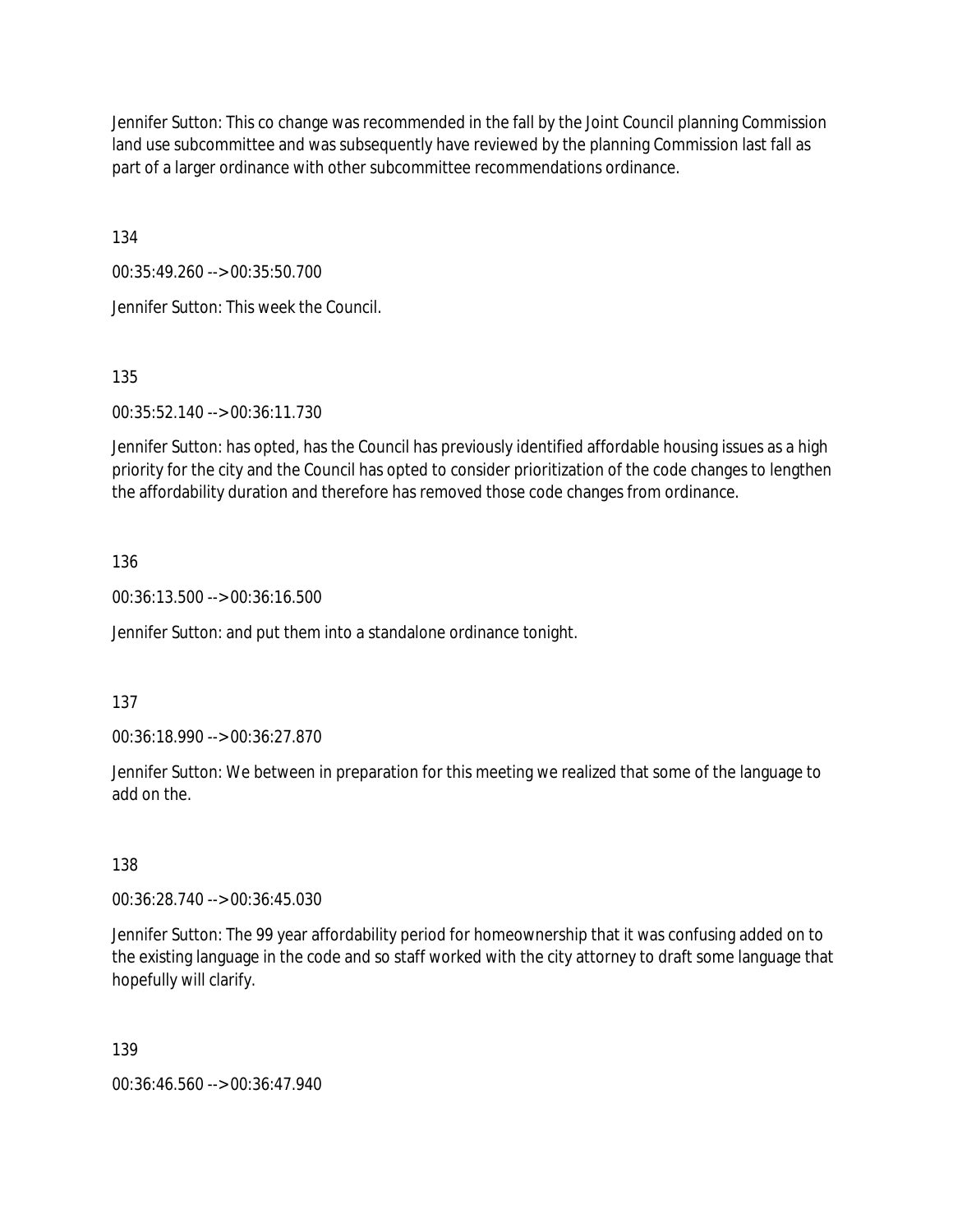Jennifer Sutton: Hopefully we'll clarify.

140

00:36:48.570 --> 00:36:57.690

Jennifer Sutton: That proposal so i'd like to share my screen with you, if I if that'd be okay to share some clarifying language for the benefit of the Council and the public.

141 00:37:00.240 --> 00:37:01.620 Jennifer Sutton: Is that Okay, if I share my screen.

142

00:37:01.710 --> 00:37:02.610

Rasham Nassar: Go ahead.

143

00:37:03.000 --> 00:37:05.040

Jennifer Sutton: Okay, great hold on a second.

144

00:37:14.280 --> 00:37:19.320

Jennifer Sutton: Okay did a Microsoft word document come up with some highlighted text.

145 00:37:20.340 --> 00:37:24.000 Jennifer Sutton: Yes, okay great so um.

146 00:37:26.820 --> 00:37:37.200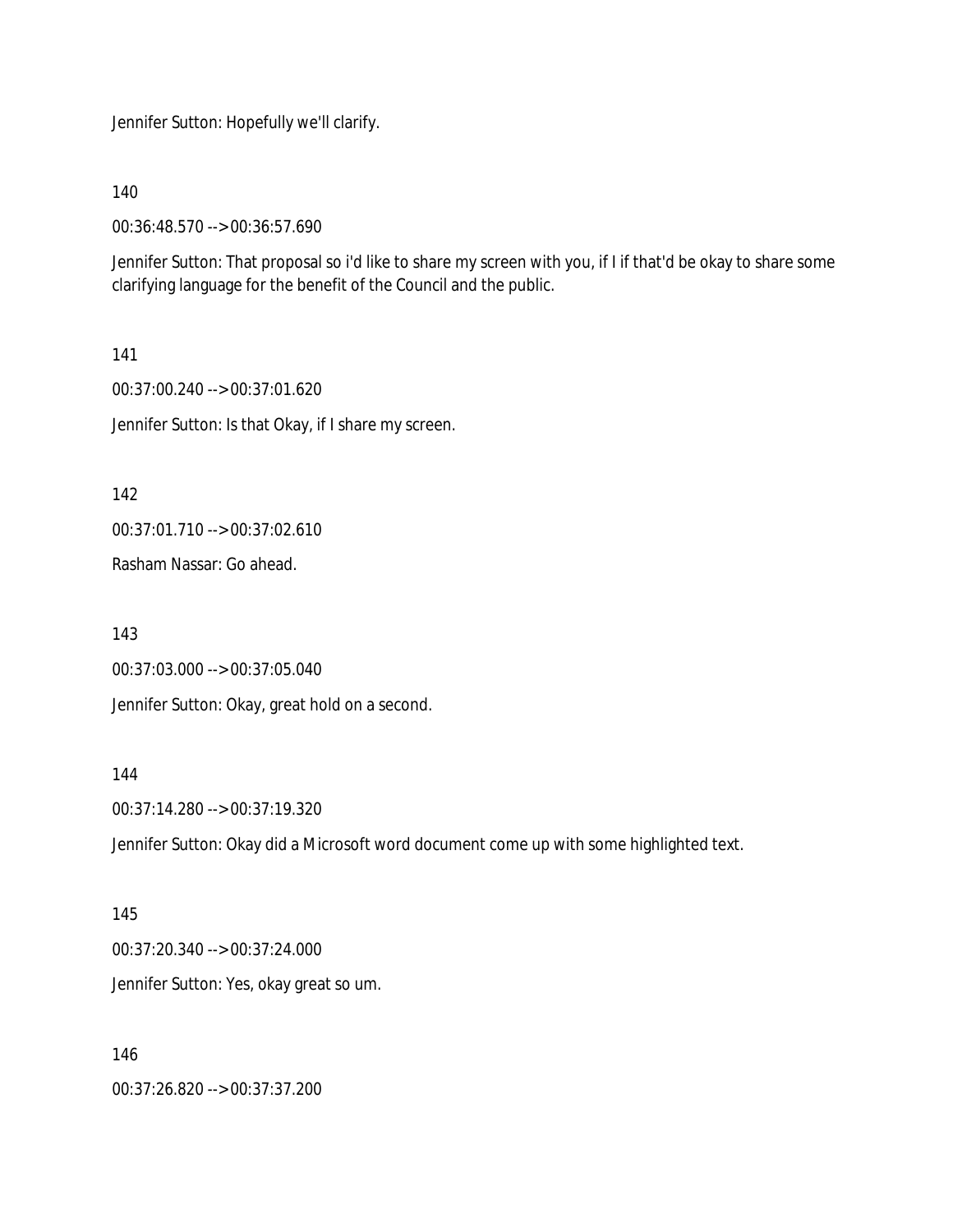Jennifer Sutton: So really we haven't changed this proposed clarification doesn't change any of the substance of what is in the ordinance that's in your packet.

147

00:37:40.320 --> 00:37:56.220

Jennifer Sutton: And the substance is to lengthen the period for future affordable units for 50 years for Rentals and 99 years for homeownership projects, so what we what we have done or what we're proposing.

148

00:37:57.450 --> 00:37:59.010

Jennifer Sutton: For the Council to consider.

### 149

00:38:00.240 --> 00:38:08.280

Jennifer Sutton: looks like a lot of changes, but really it just divides the rental unit section and the homeownership section into.

150

00:38:09.510 --> 00:38:29.430

Jennifer Sutton: two parts, new new sub sections A and B section a will be what has applied to home to the relevant affordable units, up till the the ordinance 2020 2111 tonight and then subsection B is what will apply in the future.

151

00:38:30.690 --> 00:38:41.340

Jennifer Sutton: With the longer affordability duration and so we've crafted similar very similar language for both the rental section and the homeownership section.

152

00:38:43.980 --> 00:38:57.510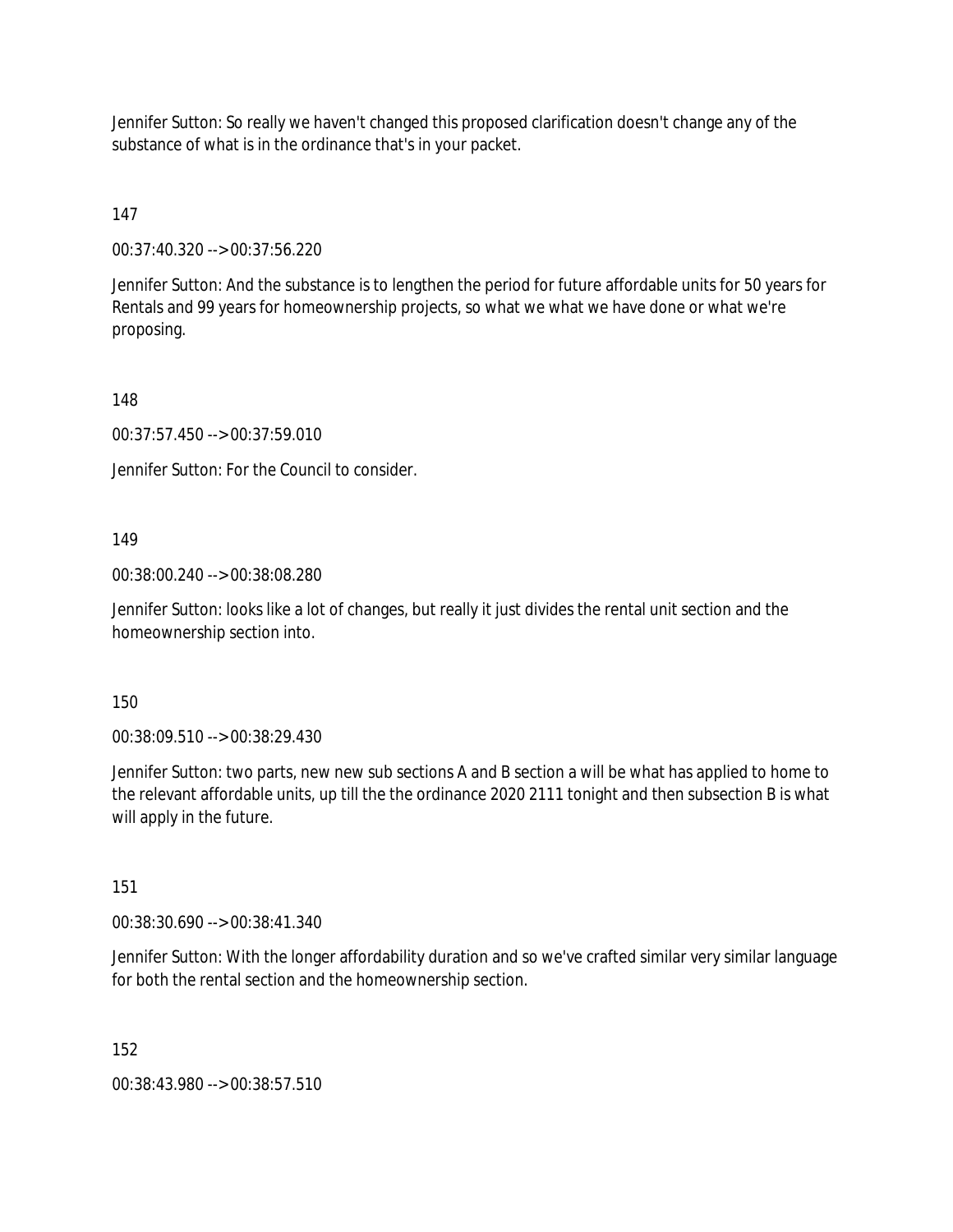Jennifer Sutton: And as you can see, in addition to adding the effective date of tonight's ordinance we've also clarified that the future longer provisions would apply to development projects.

153

00:38:58.590 --> 00:39:06.720

Jennifer Sutton: That have that have a completely unused permit after the effective date of 2021 11.

154

00:39:08.160 --> 00:39:09.270

Jennifer Sutton: we've also got a clear.

155

00:39:09.270 --> 00:39:16.290

Michael Pollock: Line i'm sorry i'm sorry to interject it's just the point of order is that we have apparently a hard stop at 550.

156

00:39:18.870 --> 00:39:28.950

Michael Pollock: we're constantly it's time to debate i'm wondering if we can extend that or why why it's a hard stop i'd like an opinion from the city attorney if there's possibility.

157

00:39:30.450 --> 00:39:32.430

Michael Pollock: And, otherwise we need to get emotion on the table and.

158

00:39:34.710 --> 00:39:39.150

Joe Levan: So in from city managers are any flexibility at all with that.

159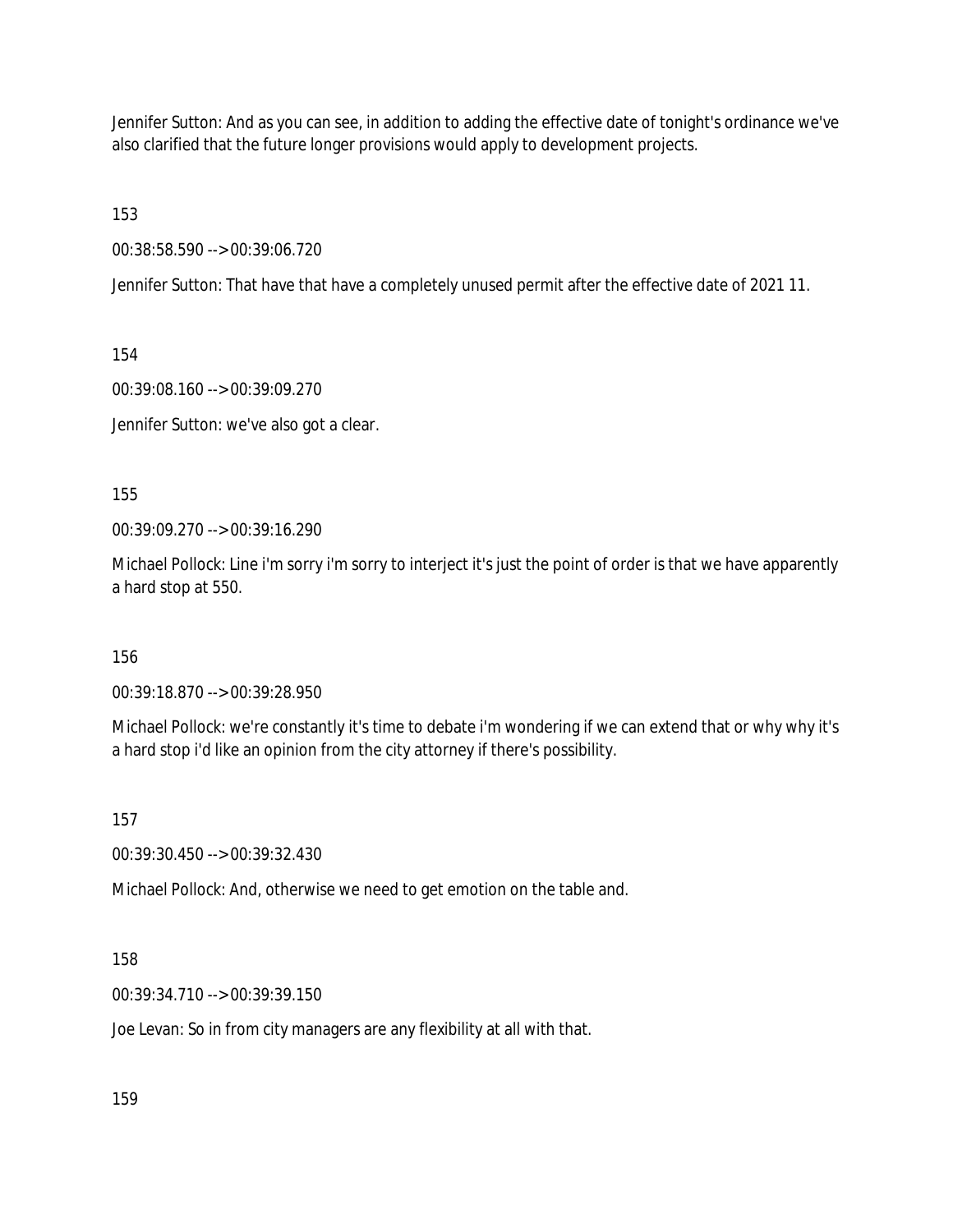00:39:41.760 --> 00:39:46.740

Ellen Schroer: Well, we just the planning Commission meeting has been noticed and um.

160

00:39:47.880 --> 00:40:02.070

Ellen Schroer: It could be postponed, but I think it would be complicated for the public who works and the planning Commissioners who are planning to do that, and I would need to hear from the Clerk if it is even possible with our systems to do that.

161

00:40:05.190 --> 00:40:13.110

Ellen Schroer: or from it, Alan or or Christine can you weigh in on that, but I think the answer is no, you can't do it because of the way the system is set up.

162

00:40:14.160 --> 00:40:15.000

Christine Brown: I this is.

163

00:40:15.030 --> 00:40:16.530

Christine Brown: Christina city clerk.

164

00:40:17.880 --> 00:40:25.140

Christine Brown: We could continue the zoom meeting, but we wouldn't be able to continue the live stream on the website.

165

00:40:26.760 --> 00:40:27.900

Christine Brown: Or the broadcast.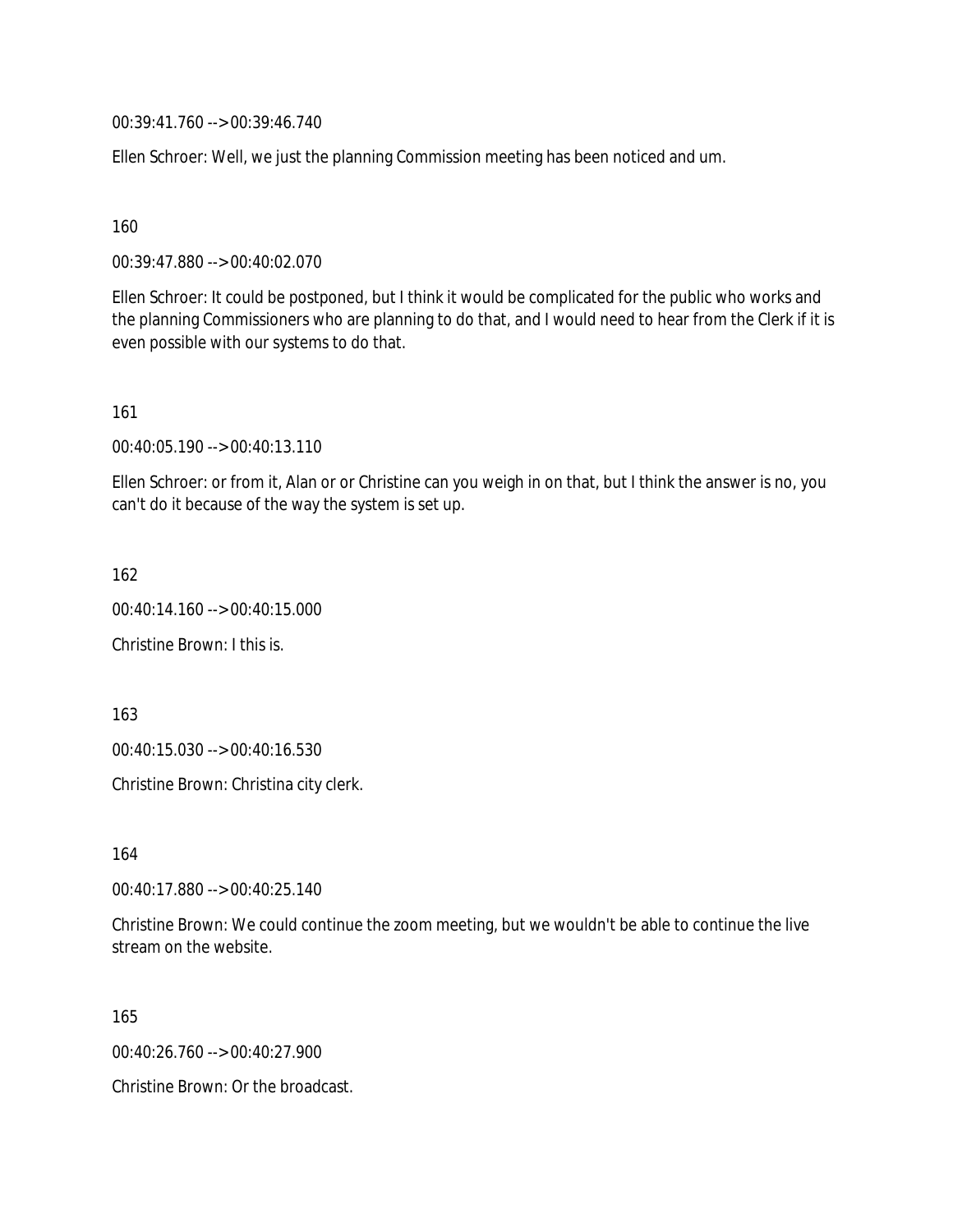00:40:32.160 --> 00:40:34.830

Joe Levan: If you guys to continue that the live stream.

167

00:40:36.750 --> 00:40:38.040

Michael Pollock: need to get emotional.

168

00:40:40.650 --> 00:40:43.560

Michael Pollock: So should we go to motion on the table, then.

169

00:40:44.880 --> 00:40:48.540

Rasham Nassar: i'm looking for counsel hands, who had topless.

170

00:40:50.190 --> 00:40:56.070

Kirsten Hytopoulos: Yes, I would make a motion that Council approved ordinance number 2021 dash 11.

171

00:40:57.570 --> 00:41:00.630

Rasham Nassar: Their second councilman repent for Johnson seconds that motion.

172

00:41:01.770 --> 00:41:09.240

Rasham Nassar: We count is there any County Council debate how i'm going to Deputy Mayor, is it Okay, if I go to Council member car I.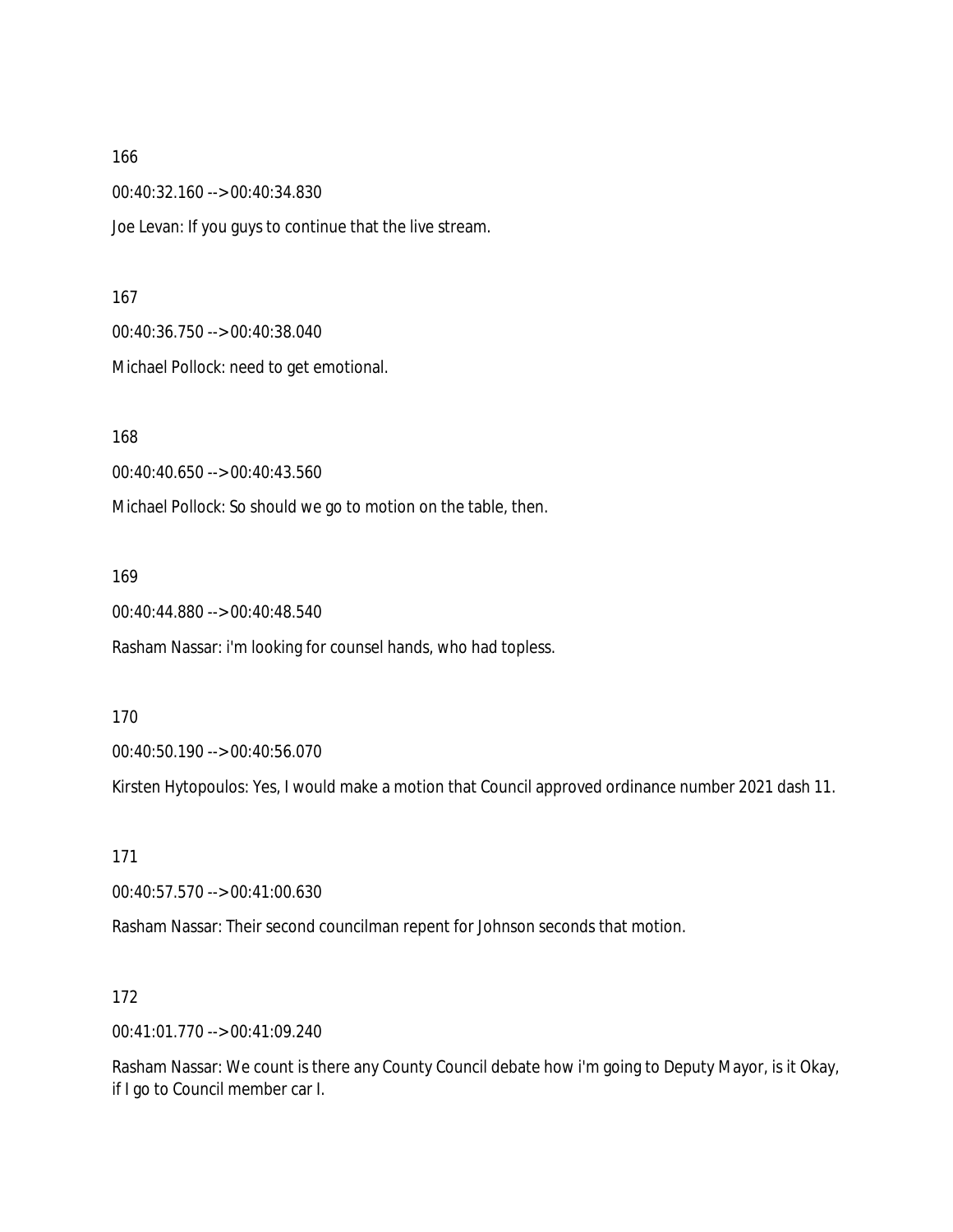### 00:41:09.270 --> 00:41:12.990

Kirsten Hytopoulos: But I but I made the motion but i'd like to speak to it if you don't mind my head was at first.

### 174

00:41:13.020 --> 00:41:15.240

Kirsten Hytopoulos: I had quite a while, because we've almost no time.

175

00:41:16.230 --> 00:41:16.860

Michael Pollock: rid of the.

176

00:41:17.970 --> 00:41:19.680

Michael Pollock: screen share, please do.

### 177

00:41:21.990 --> 00:41:32.190

Kirsten Hytopoulos: This is a very unfortunate situation for us that work we have minutes and i'll just say what I can really quickly, I want the Community to understand why this is important to us this ordinance is it has existed for some time.

# 178

00:41:33.090 --> 00:41:38.460

Kirsten Hytopoulos: allows for people to get developers to get bonus density and return for affordable units.

179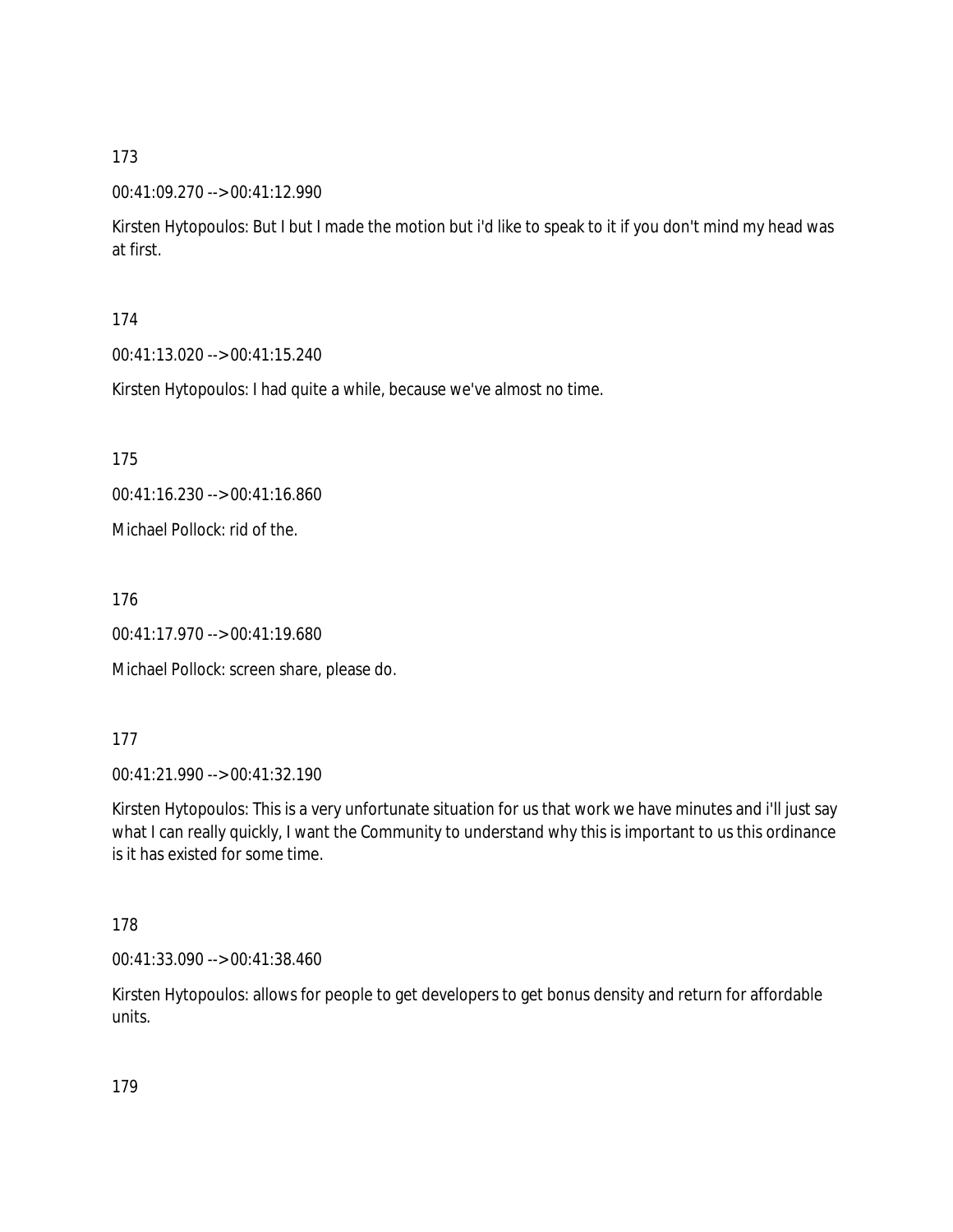00:41:38.910 --> 00:41:43.770

Kirsten Hytopoulos: which can be then be sold the second time they're sold after that first sale, a market rate.

180

00:41:44.160 --> 00:41:51.630

Kirsten Hytopoulos: When I was campaigning I any I never met a personal style and it was a horrified by that we've been talking about changing this for a long time.

181

00:41:51.990 --> 00:42:00.960

Kirsten Hytopoulos: This Councils been talking about the Joint Committee met the joint subcommittee worked on this triage called a triage for a reason needed to happen quickly and should be easy item.

182

00:42:01.350 --> 00:42:11.130

Kirsten Hytopoulos: which was to go from zero years of affordability to 99 years affordability, so that when our Community gives what many of us think is its biggest give which is density.

183

00:42:11.460 --> 00:42:20.790

Kirsten Hytopoulos: When it gives that it gets something in return, and what we want in return is we want affordable housing not affordable housing for one owner, but affordable housing for a long term.

184

00:42:21.090 --> 00:42:24.240

Kirsten Hytopoulos: And so I just want the Community that's why we're trying to get this done.

185

00:42:25.050 --> 00:42:30.900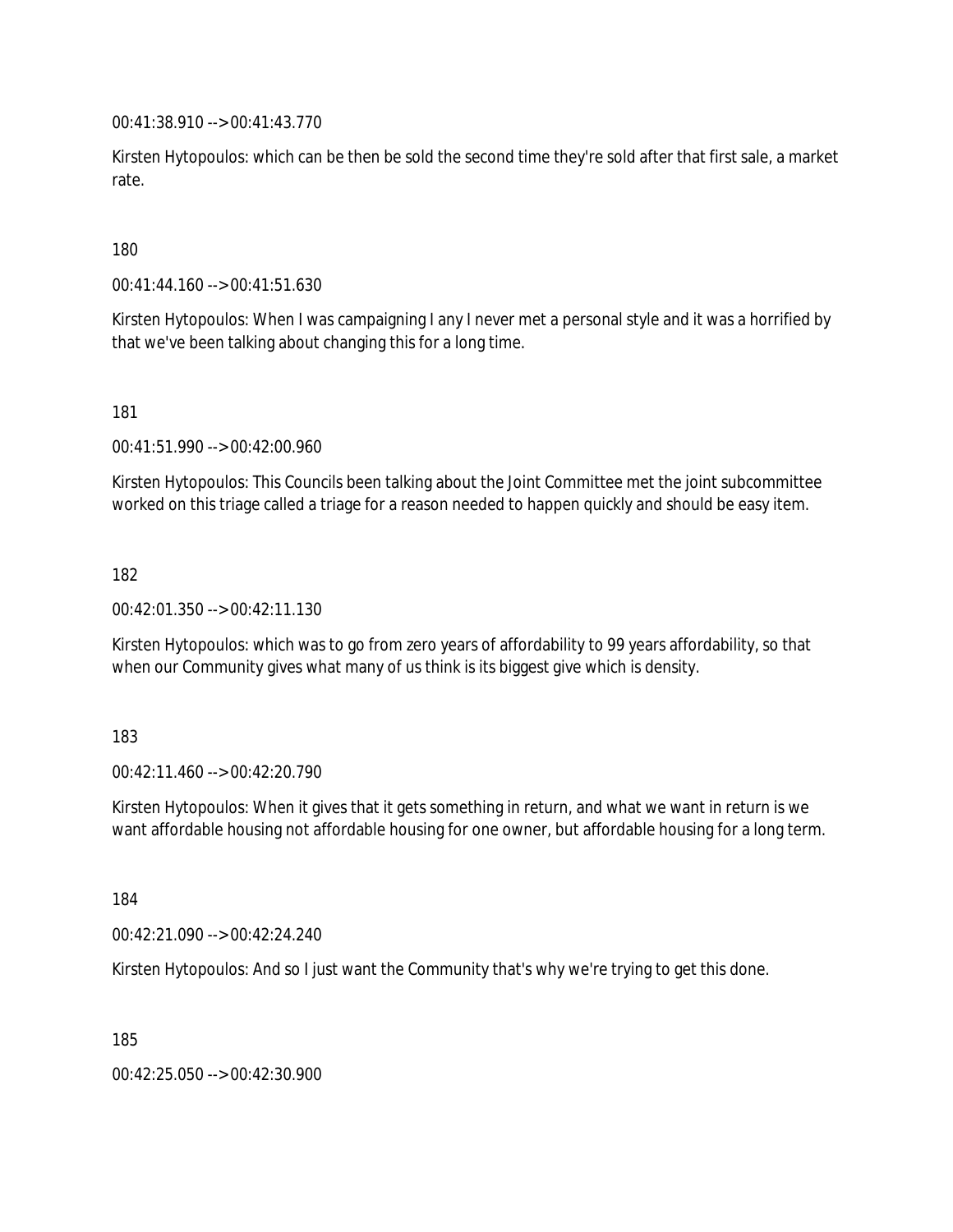Kirsten Hytopoulos: Projects are going to be coming up at our way and we don't want it any more surprises, like the surprises our Community is tired of.

186

00:42:31.230 --> 00:42:40.710

Kirsten Hytopoulos: Where things happen and we say what's this thing Why is this so big oh is affordable housing, but it's not really affordable housing so that's my my quick and dirty as to why we need to pass this tonight.

187

00:42:43.380 --> 00:42:44.220

Rasham Nassar: councilmember car.

188

00:42:47.160 --> 00:43:02.040

Christy Carr: Thank you i'm not sure if this is the proper procedure, but I would wonder if Deputy Mayor I topless would consider a friendly amendment to prove the ordinance 2021 dash 11 as amended for clarification and presented by staff this evening.

189

00:43:04.230 --> 00:43:05.340

Joe Levan: Is that that's important to do.

190

00:43:06.450 --> 00:43:09.330

Michael Pollock: Your McDonalds emotion you happy to sock under.

191

00:43:11.880 --> 00:43:15.000

Christy Carr: Deputy Mayor, do you want to withdraw your motion you.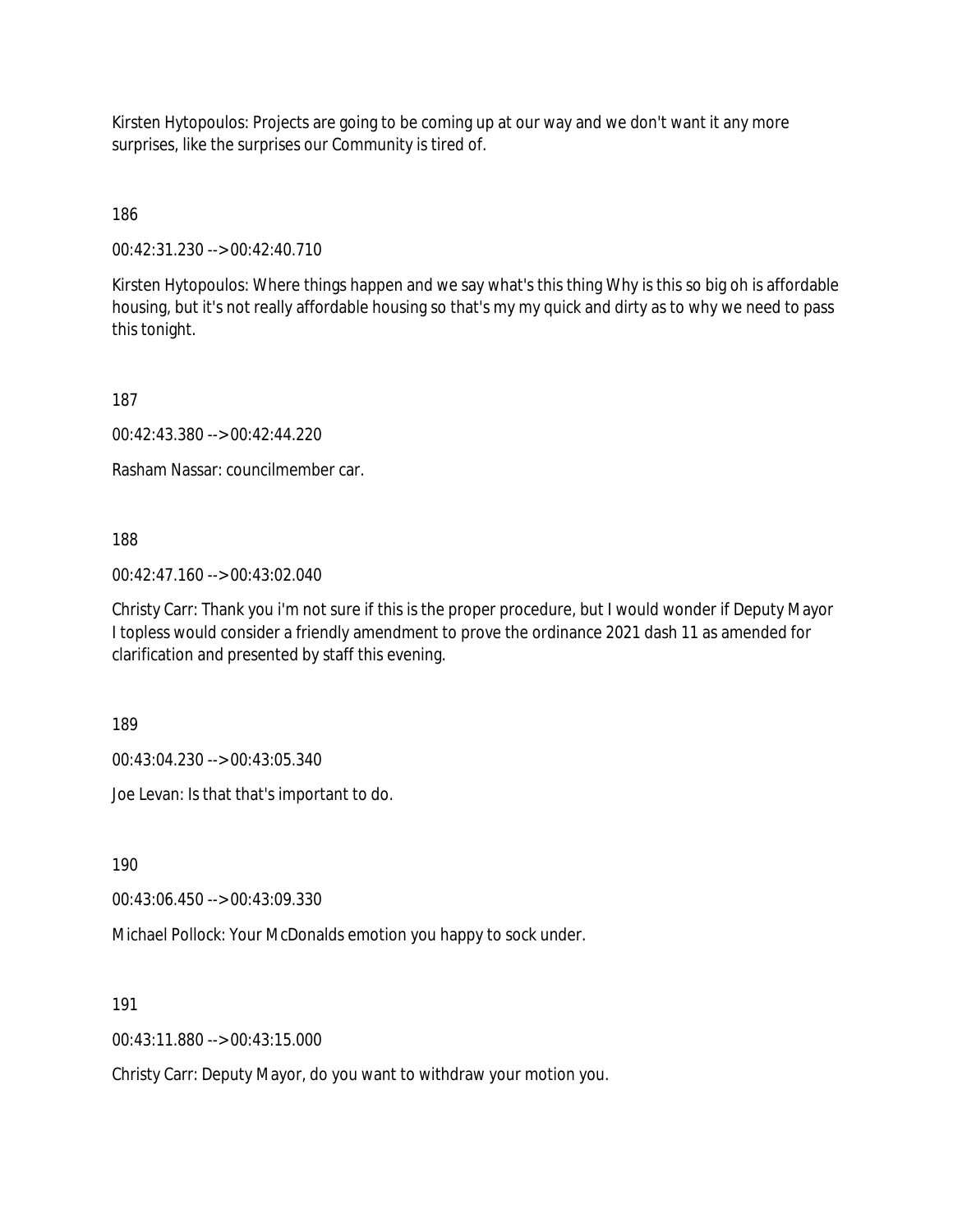00:43:15.720 --> 00:43:18.690

Kirsten Hytopoulos: you'd like to just make a different motion withdraw my emotion go ahead.

#### 193

00:43:19.800 --> 00:43:22.230 Christy Carr: I moved to approve ordinance 2021.

194

00:43:22.260 --> 00:43:22.860

Michael Pollock: dash 11.

### 195

00:43:22.890 --> 00:43:25.740

Christy Carr: As amended for clarification and presented by staff tonight.

### 196

00:43:27.360 --> 00:43:32.430

Rasham Nassar: That motion seconded by councilmember pollock there any further Council discussion or debate.

# 197

00:43:32.760 --> 00:43:48.450

Joe Levan: And just real quick for to for clarification for the Council, this would be under Section two would remain the first part will remain the same of your ordinance in this part of begins with section 1821 toe to toe is the part that would change so it's clearly laid out that way.

198

00:43:49.470 --> 00:43:50.370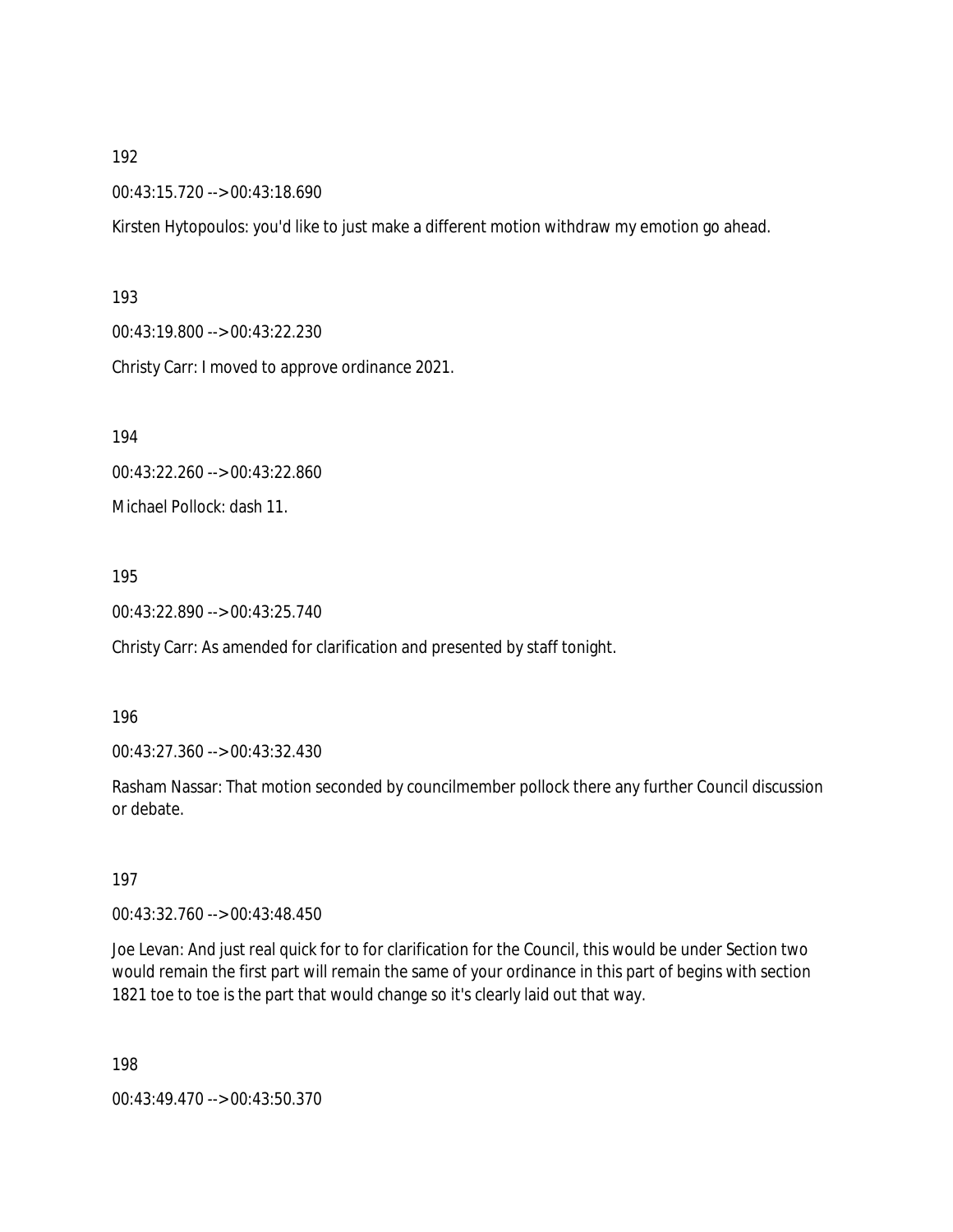Rasham Nassar: councilmember public.

199

00:43:51.480 --> 00:44:00.660

Michael Pollock: yeah, I just wanted to echo what Mike good College has I think she's certainly speaks from the on that this issue has been.

200

00:44:01.260 --> 00:44:19.560

Michael Pollock: it's so long overdue, and we do have a bit of a housing affordable housing prices and it's something we need to do it's unfortunate that it's being because it's come to being an emergency, but but that's how it is and it's well past conference and.

201

00:44:22.620 --> 00:44:27.000

Rasham Nassar: I don't see any other hands raised Council members are we ready to take a vote on the motion on the floor.

202

00:44:28.440 --> 00:44:31.110

Rasham Nassar: Okay, all those in favor of approving ordinance number.

203

00:44:32.220 --> 00:44:36.510

Rasham Nassar: dash 11 as amended by staff, please say Aye Aye.

204

00:44:37.800 --> 00:44:38.580

Rasham Nassar: Any opposed.